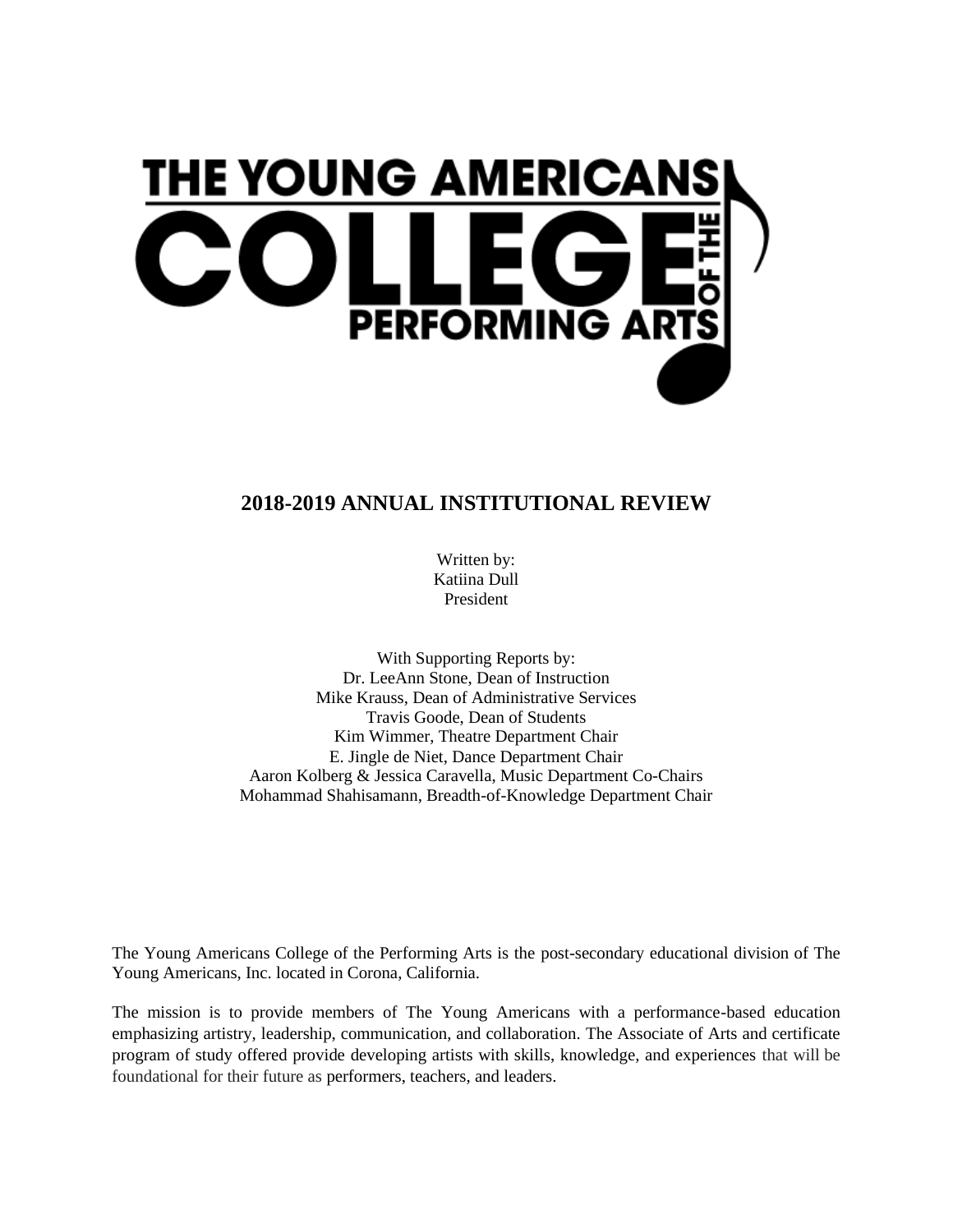# **TABLE OF CONTENTS**

# **Supporting Documents**

Accessible at: 2018-2019 [Institutional Annual Review](https://drive.google.com/drive/folders/1QiUPTpgxiv7xWoumMeT3LBnwSEGL3nqO?usp=sharing)

- 1. Annual Academic Instructional Review 2018-2019
	- 1.1 Annual Music Department Review
	- 1.2 Annual Theatre Department Review
	- 1.3 Annual Dance Department Review
	- 1.4 Annual Breadth of Knowledge Department Review
	- 1.5 Library Department Review
- 2. Administrative Services Annual Review
- 3. Student Services Annual Review
- 4. Faculty Survey Report

## 5. Data Files

- 5.1 2018-2019 Data Files
- 5.2 2018-2019 Course Completion Data
- 5.3 2018-2019 Faculty Load Assessment
- 5.4 Historical Course Completion Data
- <span id="page-1-0"></span>5.5 Program Learning Outcome Results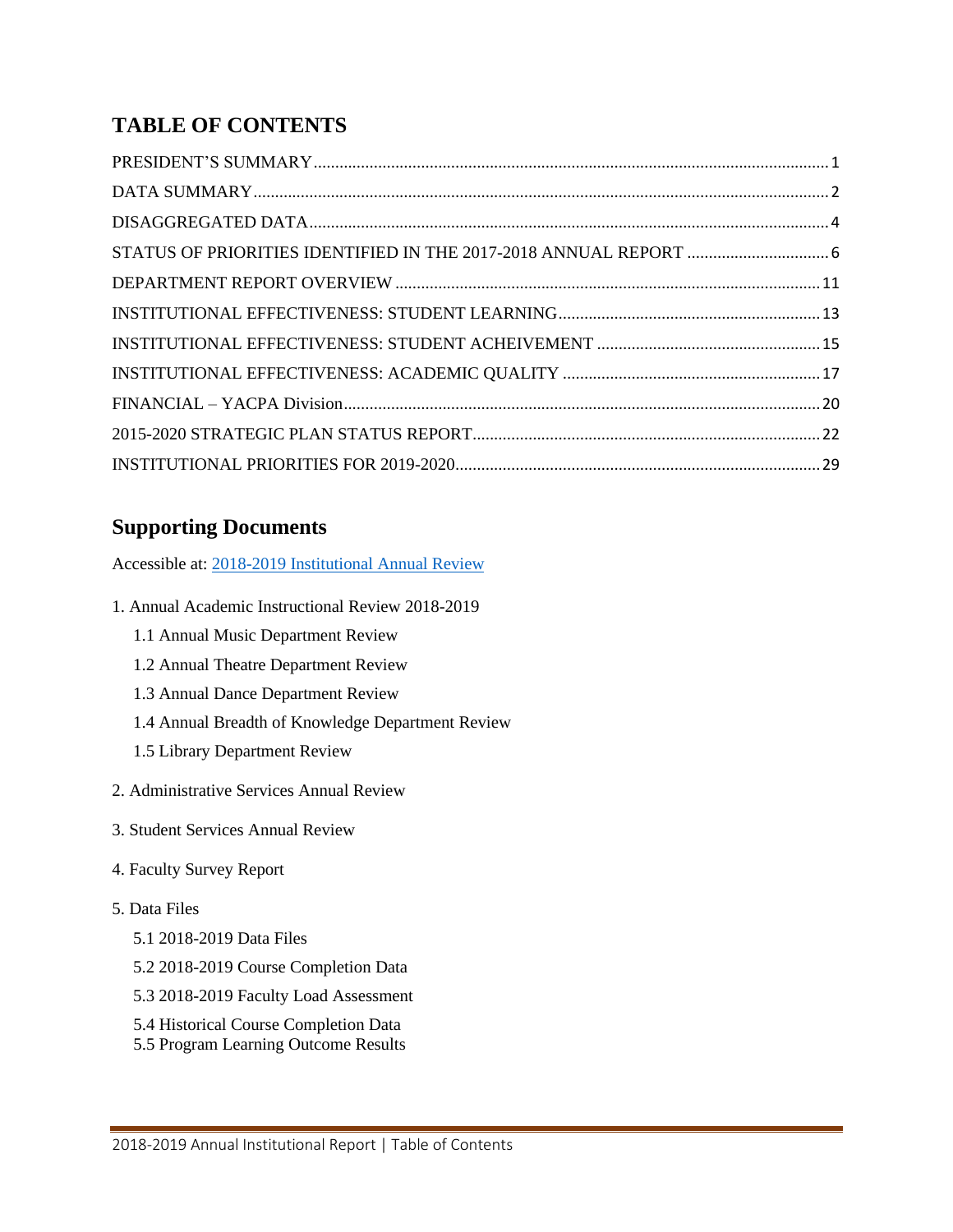## **PRESIDENT'S SUMMARY**

The 2018-2019 academic year continued to be a year of progress and foundational building for The Young Americans College of the Performing Arts. With the institution now recognized as an accredited institution by ACCJC/WASC, the pathways to student aid programs and student visa programs opened. Each of these opportunities helps to enhance the student experience and reduce barriers to enrollment.

On April 1, 2019, The Young Americans College of the Performing Arts was granted eligibility to participate in Federal Student Aid programs. This allows our eligible students to utilize Pell grants and direct loan programs to support their cost of attendance. As approval was so close to the start of the academic year, the impact on enrollment will not be fully realized until fall 2020.

The institution was also granted approval by the US Department of Homeland Security to participate in the Student and Exchange Visitor Program. This approval opens the door to international students to study at The Young Americans College of the Performing Arts through the F-1 student visa program. This approval was granted in January 2019 and is expected to help drive enrollment growth in the coming years. Expanding our international student base helps The Young Americans student body to continue to be reflective of the global community we seek to serve.

Continuous improvement is a core value for our institution and the faculty team's commitment to this ideal continues to be a driving force within the curriculum and campus culture. This year the core faulty team conducted a comprehensive review of the programs of study and their course offerings and curriculum. The faculty team's commitment to the process and willingness to collaborate and work together for the betterment of the student' learning process is inspiring to watch.

The key concern moving into the next two years is recruitment and enrollment. In the past year significant efforts have been undertaken to devise strategy, restructure personnel resources, and to develop a clear and cohesive message that fully encapsulates the value a student receives. The current enrollment numbers do not yet show a strong outcome from those efforts. However, barriers such as federal aid were not yet overcome with sufficient time to see their impacts.

The 2019-2020 year will be a defining year for The Young Americans College of the Performing Arts. It will mark the first full year wherein the institution is operating as an accredited institution with federal financial aid and student visa programs fully available to all eligible students. With these core foundational building blocks in place, the coming years will bring exciting new ventures for YACPA and increased opportunities to define ourselves as an institution of quality, excellence, and relevance.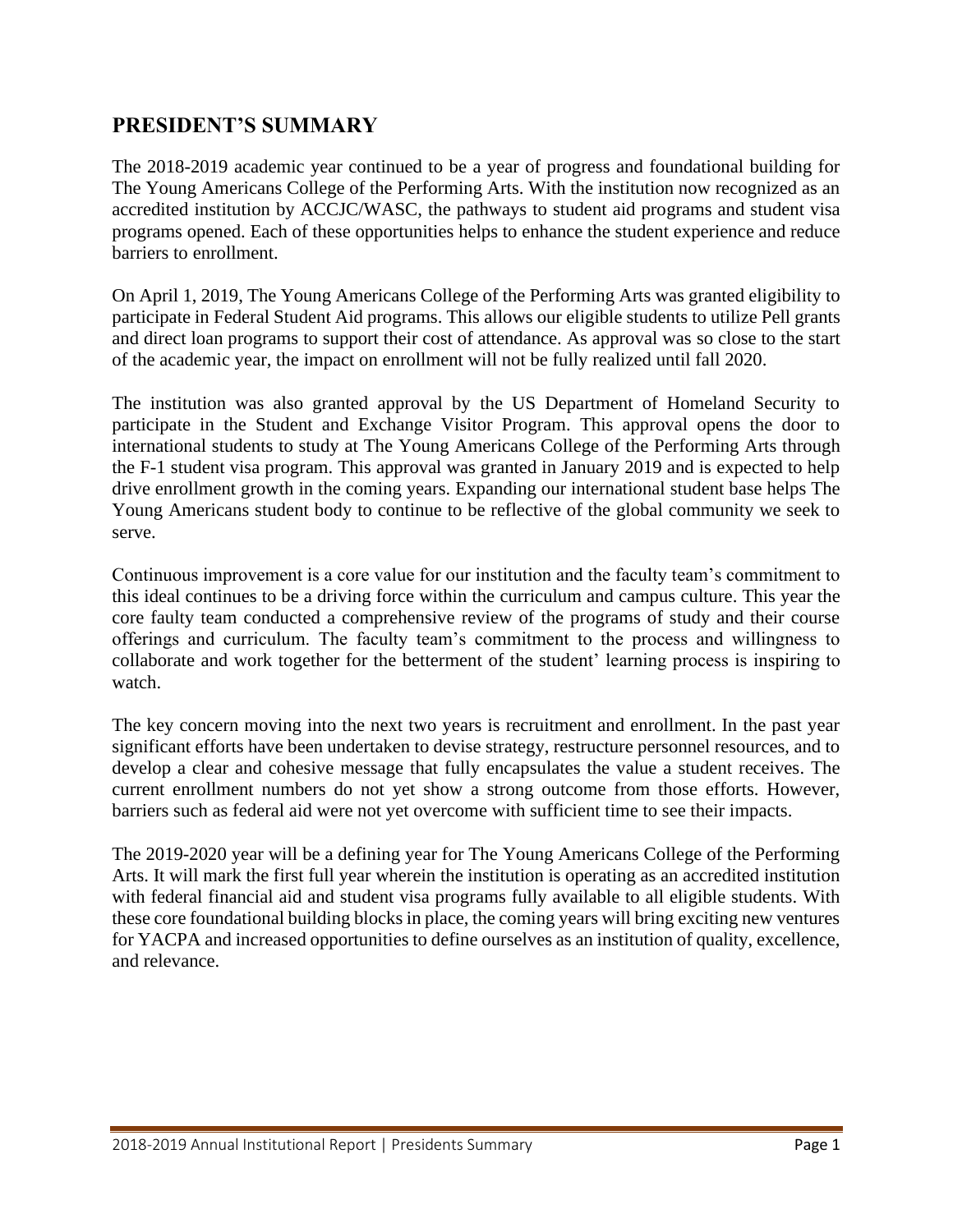# <span id="page-3-0"></span>**DATA SUMMARY**

| Data Metric                                                    | 2018-2019<br><b>RESULTS</b>                                                       | 2017-2018<br><b>RESULTS</b>                                                                                   | 2016-2017<br><b>RESULTS</b>                                                                                    | 2015-2016<br><b>RESULTS</b>                                                     | 2014-2015<br><b>RESULTS</b>                                                     | <b>INSTITUTIONAL</b><br><b>STANDARDS</b> |
|----------------------------------------------------------------|-----------------------------------------------------------------------------------|---------------------------------------------------------------------------------------------------------------|----------------------------------------------------------------------------------------------------------------|---------------------------------------------------------------------------------|---------------------------------------------------------------------------------|------------------------------------------|
| <b>Student Course</b><br>Completion<br>Rate                    | 92%                                                                               | 93%                                                                                                           | 89%                                                                                                            | 89%                                                                             | 91%                                                                             | 2% above standard                        |
| <b>Student Degree</b><br>Completion<br>$Rate - 100%$           | 31%                                                                               | 28%                                                                                                           | 28%                                                                                                            | 20%                                                                             | 21%                                                                             | 34% under standard.<br>Critical priority |
| <b>Student Degree</b><br>Completion<br>$Rate - 150%$           | 39%                                                                               | 28%                                                                                                           | 23%                                                                                                            | 15%                                                                             | N/A                                                                             | None set at this time                    |
| Number of<br>Degrees<br>awarded                                | 45                                                                                | 38                                                                                                            | 42                                                                                                             | 15                                                                              |                                                                                 |                                          |
| Number of<br>Degrees<br>awarded, by<br>program [5]             | $MOT = 2$<br>$AA = 28$<br>AA, $Vocal = 11$<br>AA, Acting $= 2$<br>AA, Dance $=$ 4 | $MOT = 8$<br>$AA = 5$<br>AA, $Vocal = 15$<br>AA, $Acting = 12$<br>AA, Dance $= 11$<br>*5 are dual<br>emphasis | $MOT = 10$<br>$AA = 14$<br>AA, Vocal= $16*$<br>AA, Acting = $8*$<br>AA, Dance $= 4$<br>*4 are dual<br>emphasis | $MOT = 5$<br>$AA = 2$<br>AA, $Vocal = 7$<br>AA, Acting $=$ 3<br>AA, Dance = $3$ | $MOT =$<br>$CERT = 6$<br>$AA = 6$<br>AA, $\text{vocal} = 3$<br>AA, Acting $=$ 3 | Standard not<br>applicable               |
| Fall to Fall<br>Retention Rate,<br>AA seeking<br>students      | 85%                                                                               | 73%                                                                                                           | 76%                                                                                                            | 71%                                                                             | 77%                                                                             | 5% above standard                        |
| Freshman<br>Persistence<br>Rate, Fall to<br>Spring             | 88%                                                                               | 97%                                                                                                           | 97%                                                                                                            | 91%                                                                             | 97%                                                                             | 2% below standard                        |
| Sophomore<br>Persistence<br>Rate, Fall to<br>Spring            | 93%                                                                               | 86%                                                                                                           | 88%                                                                                                            | 98%                                                                             | 81%                                                                             | 3% above standard                        |
| Freshman<br>Student<br>Satisfaction                            | 96%                                                                               | 100%                                                                                                          | 94%                                                                                                            | 98%                                                                             | 94%                                                                             | 6% above standard                        |
| Sophomore<br>Student<br>Satisfaction                           | 100%                                                                              | 100%                                                                                                          | 90%                                                                                                            | 100%                                                                            | 90%                                                                             | 10% above standard                       |
| Graduated<br>Student<br>Satisfaction[3]                        | 100%                                                                              | Insufficient<br>response data                                                                                 | Insufficient<br>response data                                                                                  | Insufficient<br>response data                                                   | $\rm N/A$                                                                       | 25% above standard                       |
| Institutional<br>Cumulative<br><b>GPA</b>                      | 3.08                                                                              | 3.22                                                                                                          | 3.09                                                                                                           | 3.19                                                                            | 3.19                                                                            | .08% above standard                      |
| Enrollment,<br>unduplicated<br>annual student<br>headcount [4] | 161                                                                               | 168                                                                                                           | 200                                                                                                            | 164                                                                             | 148                                                                             | Standard not<br>applicable               |
| Enrollment,<br>unduplicated                                    | 138                                                                               | 133                                                                                                           | 179                                                                                                            | 143                                                                             | 124                                                                             | Standard not<br>applicable               |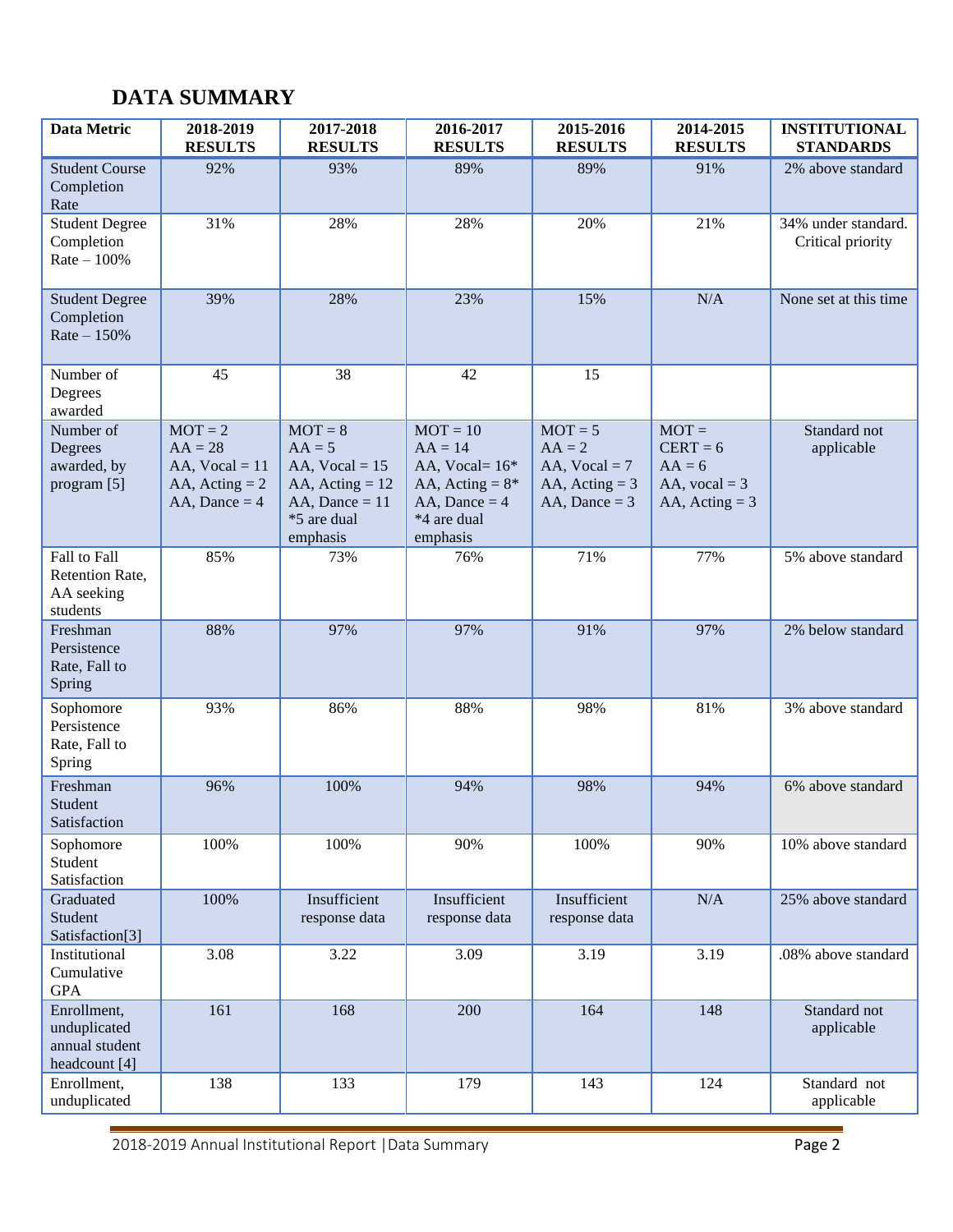<span id="page-4-0"></span>

| <b>Data Metric</b>                                                                                                      | 2018-2019<br><b>RESULTS</b> | 2017-2018<br><b>RESULTS</b> | 2016-2017<br><b>RESULTS</b> | 2015-2016<br><b>RESULTS</b> | 2014-2015<br><b>RESULTS</b> | <b>INSTITUTIONAL</b><br><b>STANDARDS</b> |
|-------------------------------------------------------------------------------------------------------------------------|-----------------------------|-----------------------------|-----------------------------|-----------------------------|-----------------------------|------------------------------------------|
| annual full-time<br>enrollment<br>headcount                                                                             |                             |                             |                             |                             |                             |                                          |
| Enrollment<br>Associate of<br><b>Arts Programs</b>                                                                      | 159                         | 157                         | 187                         | 148                         | 126                         | Standard not<br>applicable               |
| Enrollment<br>Music Outreach<br>Training<br>Certificate                                                                 | 5                           | 13                          | 14F[5]                      | $\overline{7}$              | $\overline{2}$              | Standard not<br>applicable               |
| # Applicants                                                                                                            | 1057                        | 818                         | 956                         | 1008                        | 819                         | Standard not<br>applicable               |
| # Admissions                                                                                                            | 218                         | 384                         | 448                         | 430                         | 299                         | Standard not<br>applicable               |
| # Freshman<br>Enrollments                                                                                               | 86                          | 94                          | 113                         | 95                          | 74                          | Standard not<br>applicable               |
| Scholarship<br>Funds Awarded                                                                                            | \$195,610                   | \$147,470                   | \$200,275                   | \$196,673                   | \$143,527                   | Standard not<br>applicable               |
| Freshman<br>Awards (# of<br>recipients)                                                                                 | \$110,860<br>(46)           | \$96,470<br>(36)            | \$102,300<br>(67)           | \$132,539<br>(45)           | \$100,997<br>(41)           | Standard not<br>applicable               |
| Average<br>Freshman<br>Award                                                                                            | \$2410                      | \$2,243                     | \$1,526                     | \$2,945                     | \$1,174                     | Standard not<br>applicable               |
| Sophomore<br>Awards (# of<br>recipients)                                                                                | \$84,750<br>(50)            | \$50,500<br>(31)            | \$97,975<br>(65)            | \$64,142<br>(27)            | \$42,530<br>(41)            | Standard not<br>applicable               |
| Average<br>Sophomore<br>Award                                                                                           | \$3,390                     | \$1,328                     | \$1,507                     | \$2,375                     | \$924                       | Standard not<br>applicable               |
| % Courses<br>Taught by Core<br>Faculty                                                                                  | 76%                         | 65%                         | 71%                         | 72%                         | 60%                         | 6% above standard                        |
| % Courses<br>Taught by<br>Faculty with<br>Bachelor's<br>Degree & 10<br>years<br>professional<br>experience or<br>higher | 86%                         | 72%                         | 76%                         | 70%                         | 50%                         | 36% above standard                       |
| % Courses<br>Taught by<br>Professional<br>Experience only<br>faculty                                                    | 10%                         | 9%                          | 10%                         | 10%                         | 31%                         | 10% above standard                       |
| % of Breadth of<br>Knowledge<br>courses taught<br>by instructor<br>with Master<br>degree or higher                      | 100%                        | 100%                        | 100%                        | 100%                        | 87%                         | Meets standard                           |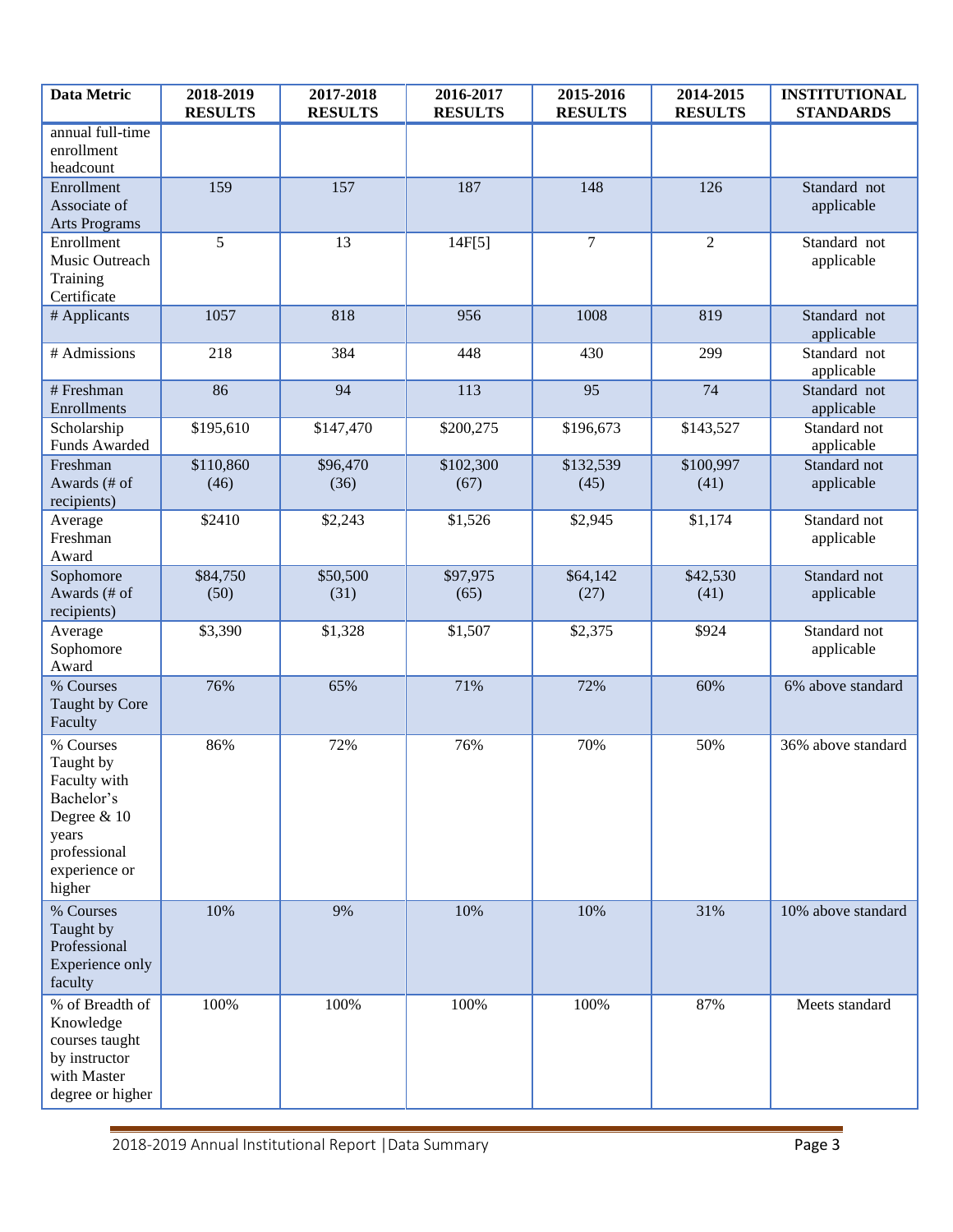# **DISAGGREGATED DATA**





The number of students choosing not to identify their race dropped from the previous years' high. 2018- 2019 saw continued growth of students identifying as Hispanic and two or more races.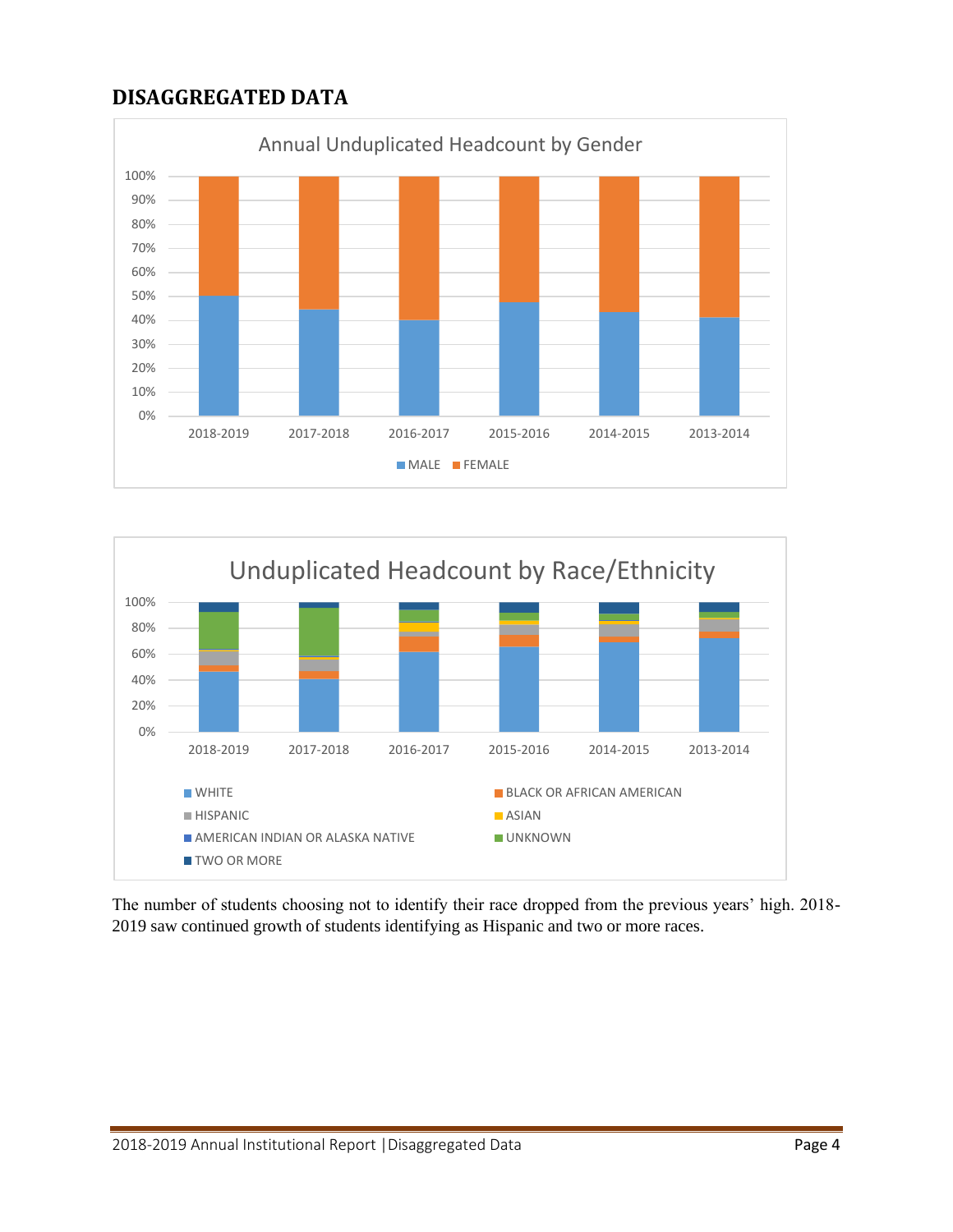

Total overall fall to fall retention rates rose 12% and that of female students 22% reflecting the gains we anticipated based upon the accreditation status.



Retention rates disaggregated by race are misleading as the population is small and changes significantly each year (as evidenced by the data in this table). However, Hispanic retention rates continue to trend lower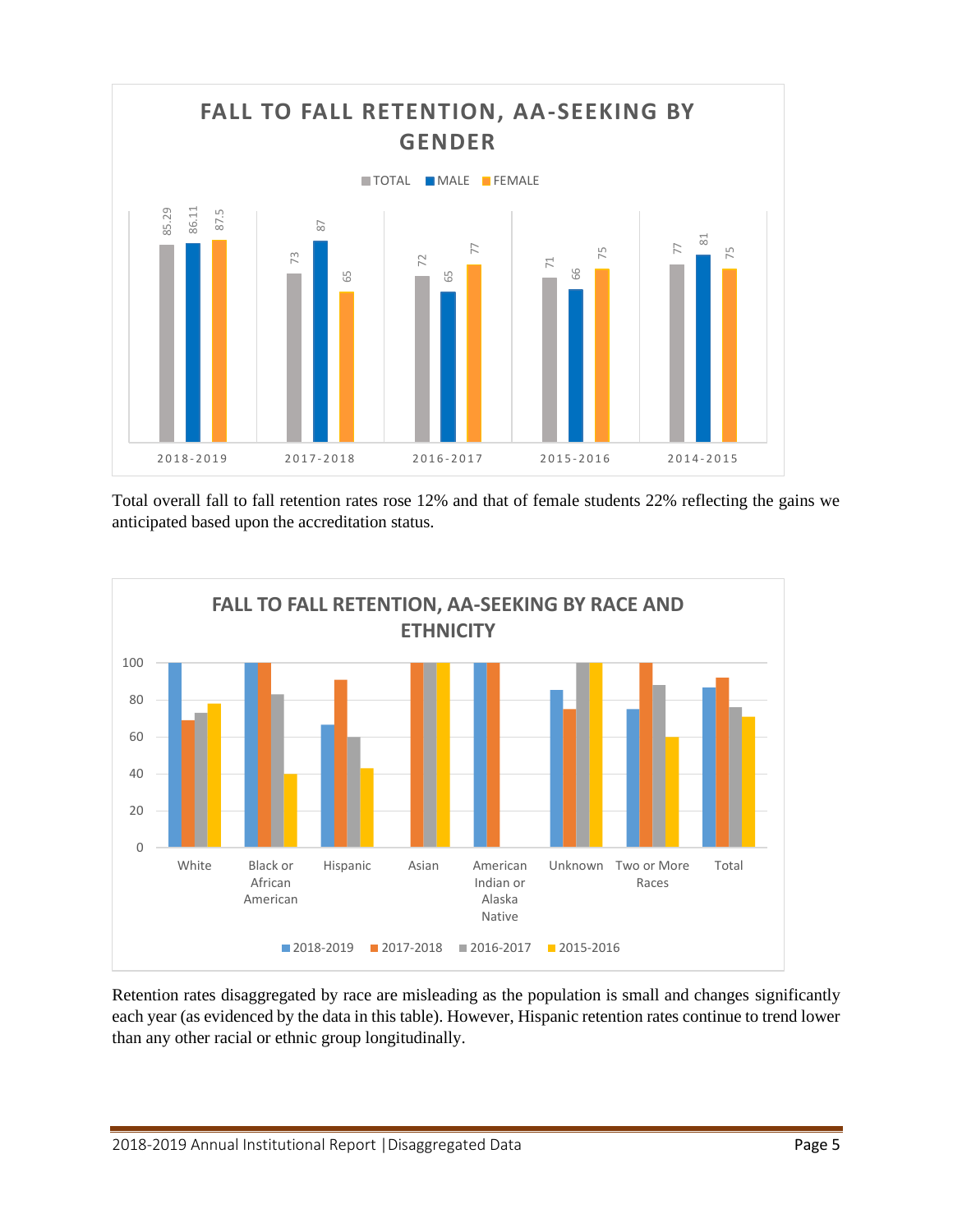## <span id="page-7-0"></span>**STATUS OF PRIORITIES IDENTIFIED IN THE 2017-2018 ANNUAL REPORT**

#### **1. Implement enhanced recruitment and enrollment management strategies Status:** Partially Met

Leads were purchased throughout the year from College Board to promote upcoming workshops during the fall and spring tours. Digital marketing such as eblasts and social media campaigns targeted the purchased leads and past and current registrants.

Digital campaigns were tracked using click-through rates in Populi and Google. E-blasts to purchased leads resulted in a 22.5% open rate in the fall and 20.4% open rate in the spring. E-blasts to workshop registrants yielded less than 1% open rate. Social media campaigns yielded a 31% reach in the fall and a 38% reach in the spring.

Word of mouth and/or experiencing a workshop with YA remain the leading recruitment strategies as evidenced by applicants' response to "How did you hear about our program?" Fourteen percent (14%) of applicants respond that they learned about the college through email, online search, or other. The remaining 86% identified a friend or family member, teacher/director/coach, or workshop/camp as their introductory source.

Original plans included reaching out to SoCal school and tour school teachers and guidance counselors by sending information packets and then following up with visits and/or phone calls to begin building relationships with school representatives. Information packets were sent but followup did not occur.

It was determined mid-year that a restructure of personnel was needed to successfully implement shortages and action plans.

Reference: Administrative Services Annual Review Report

#### **2. Launch financial aid department Status:** Met

FA Solutions was selected as the 3rd party servicer to be the financial aid department for the YA College. The President and Dean of Administration worked with representatives from FA Solutions to setup and integrate the necessary systems, develop policies and procedures, and begin processing student applications once approval was received. That Title IV approval came in April 2019, allowing the college to begin offering financial aid to incoming students in Fall 2019. Reference: Administrative Services Annual Review Report

## **3. Develop retention actions for sophomore students approaching completion Status:** Ongoing

The college identified a significant trend wherein sophomores who have one semester remaining are simply not completing. During the 2018-2019 year, to prompt further completion, the college president sent reminders to each sophomore, each registration period, regarding exactly what each student has to complete. The impact of this personalized approach is already visible. The 17-18 report identified that 35 sophomores were still actively participating within The Young Americans but no longer pursuing a degree. In the current year there are 17 (25% of the original cohort).

Reference: President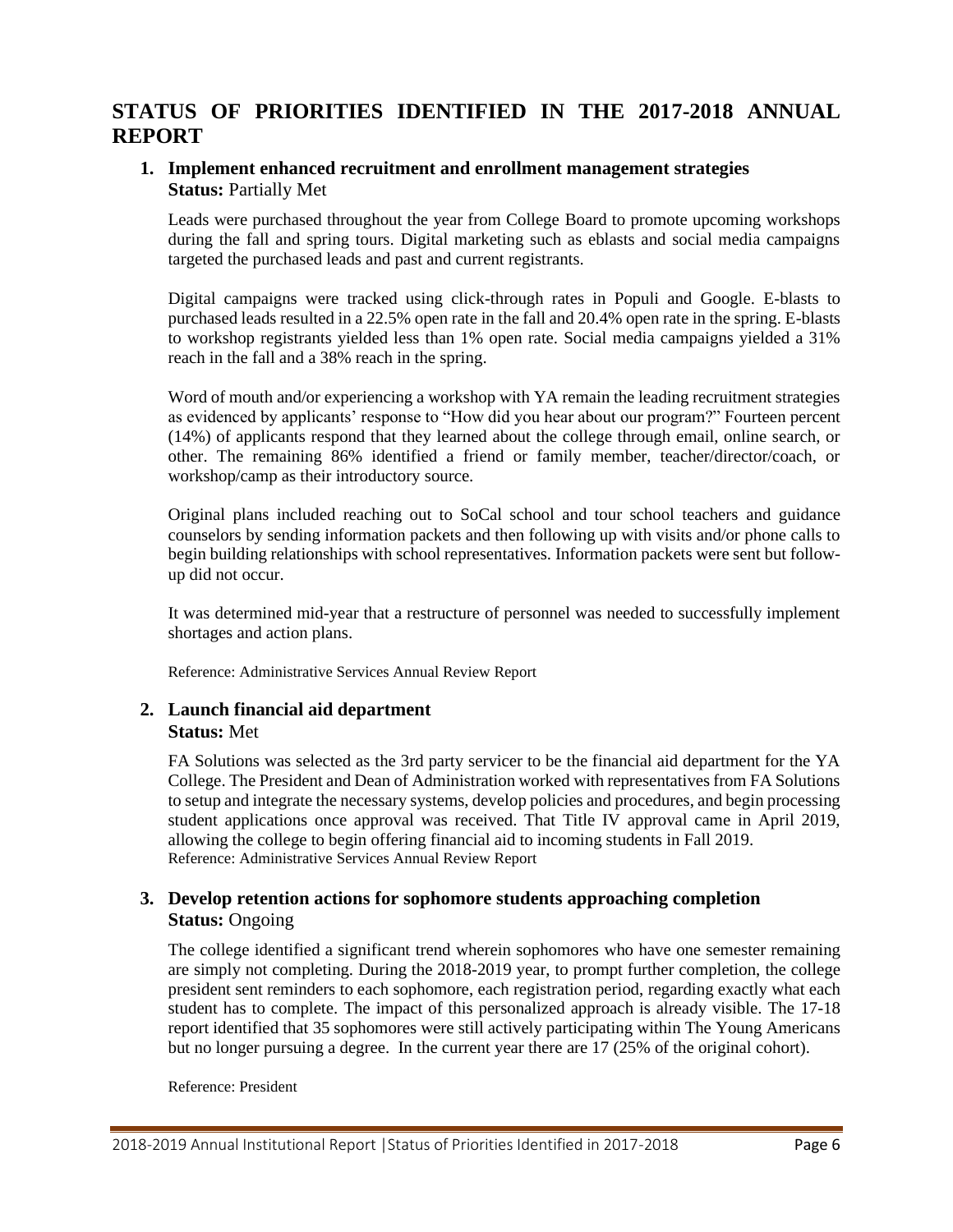### **4. Further development of academic advising process Status:** Met

The academic advising process was improved by creating communication plans within Populi to notify staff members in each department involved in each student advising process. For example, when a student meets with Student Services, a profile is created through Populi's communication plan that notifies the Registrar about enrollment questions/changes as well as the Administrative Services department regarding financial impacts. These processes help ensure that students receive relevant information from each department and can make more complete and well-informed decisions.

These improvements resulted in an 11% increase in the 150% graduation rate (from 28% in 2017 to 39% in 2018) and a 13% increase in sophomores who remain active as both student and cast members (72% in 2017 vs. 85% in 2018).

Reference: Administrative Services Annual Review Report

#### **5. Implement streamlined process for communication, reporting, and documentation Status: Partially Met**

While having multiple "applications" in Populi continues to be somewhat confusing, being able to submit and complete admissions steps all within one platform had positive results. Data storage has been streamlined by converting all records to digital and by storing important information in Populi. Goal status is based on verbal feedback from students regarding the ease of submitting through Populi. Further work required to ensure that no student arriving to campus is restricted from checking in on arrival day due to missing items.

Regular training sessions and tutorial videos will be added to ensure that non-College staff can access instructions as needed to eliminate redundancies in data collection as students' progress from student to cast member status.

The department has been restructured with new staff to ensure a smoother process for the 2019- 2010 incoming class.

Reference: Administrative Services Annual Review Report

#### **6. Increase scholarship funding Status:** Not Met

The overall scholarship awards for the 2018-2019 year increased by \$48,000, however they are still below 2016-2017 levels. Suppressing the impact of these funds is the increase in tuition from 2016 to 2018. Attention to this priority is a joint effort with the Development Department that serves the entire Young Americans organization. That department experienced significant personnel changes including being unstaffed from July 2018 to March 2019.

#### **7. Advance cross-curricular collaborations Status:** Met and Ongoing

Cross-curricular assignments were integrated across four additional courses: Life Skills, Dance 100, and Music 111 in the fall, and Sociology 171 in the spring. This was accomplished by connecting the writing assignments in English 95, 111, and 112 to writing assignments in each of the listed courses. English 111 required students to pull concepts and key terms from Sociology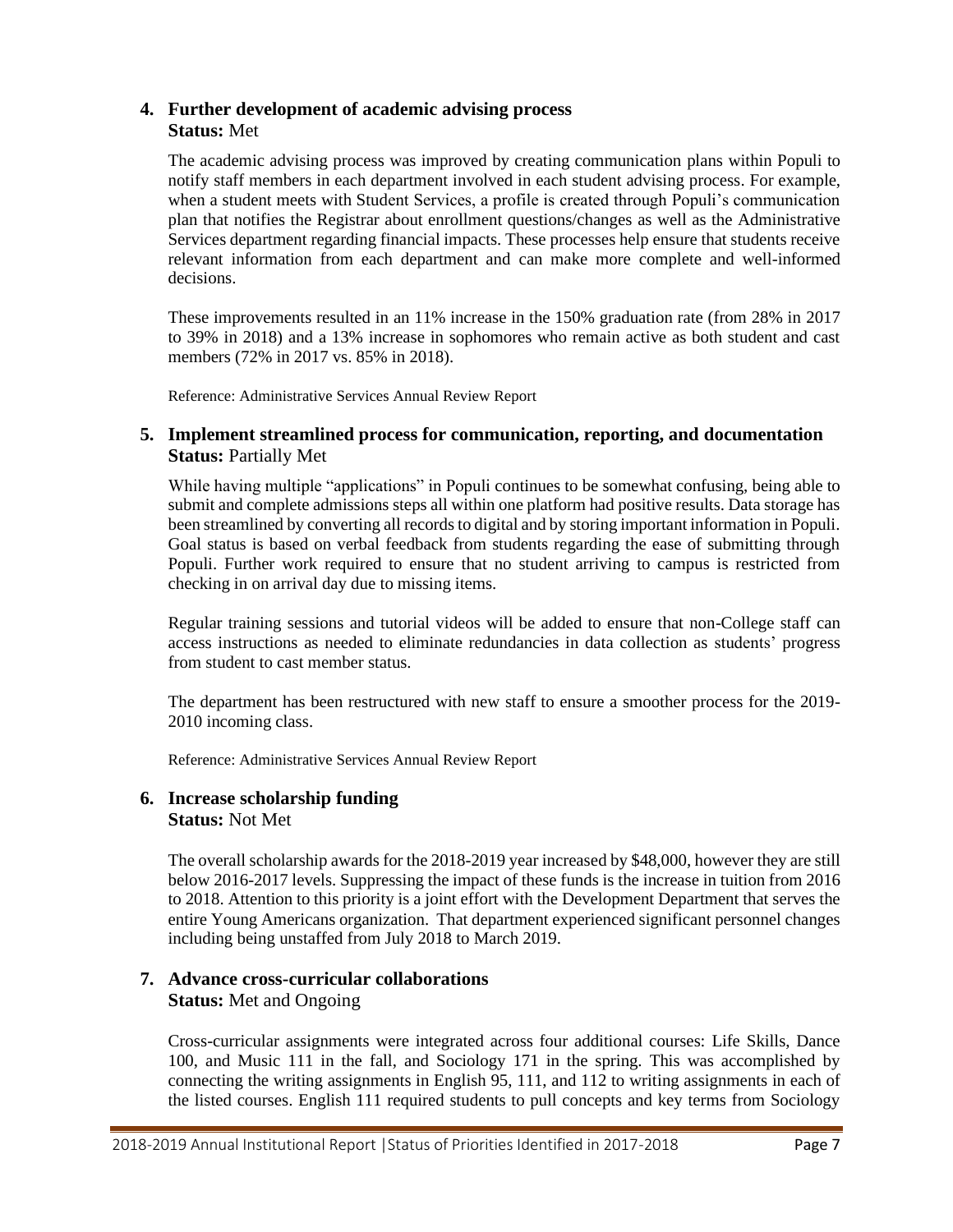171 to deepen their analysis of the required novel that students analyzed in English. The first essay in English 112 addressed the concept of emotional intelligence, building upon information that was learned in the Teaching Methods students took the year before. Teaching Methods integrated components from the Sociology course as part of the "culture bag" assignment.

Students clearly benefited from the support of this cross-curricular approach and the ability to process information from various angles in different classes as evidenced in a decrease in course failures. In 2017-2018 15% of students received failing grades in one or more courses; in 2018- 2019 only 8% did.

Reference: Breadth of Knowledge Annual review Report

#### **8. Improve processes related to faculty evaluation and development**

#### **a. Establish comprehensive annual review process for core faculty Status:** Met

The annual evaluation process for core faculty members was begun. The process includes utilizing the review form for self-assessment and collaborative review with the appropriate department chair and dean of instruction.

### **b. Build faculty pedagogical skills Status:** Met

This goal was kicked off at the beginning of last academic year with an assignment for each instructor to share their "statement of philosophy" around their teaching practices. These statements were shared out during a full faculty meeting. Faculty who have no formal teacher training background dug into the assignment, reflected on their teaching, mapped it to our institution's goals, and reported back. The exchange was particularly rich with engagement, and even those faculty with less formal teaching experience found the exercise helpful.

Fast forward from that meeting to this year's New Kids orientation, and the outcome of our "pedagogical development" efforts was fully demonstrated. As our department chairs and faculty introduced their programs to our New Kids, they all expressed a common, cohesive perspective on what "teaching" and "learning" means at YACPA. At this point, one could ask any one of our faculty—including our most recent—about what teaching and learning means to them, and they would express similar thoughts about the value of engagement, studentcentered learning, growth mindset, etc. *and* would be able to provide examples of what that looks like in their classroom—all concrete evidence of our pedagogical development efforts aimed at creating a defined culture of student-centered teaching and learning at YACPA.

Reference: Annual Academic Instructional Report 2018-2019

## **9. Continue to improve student body diversity to be more reflective of global community Status:** Not met and ongoing

Due to low numbers, recruitment efforts for the 2018-2019 academic year focused on boosting enrollment in general, with any and all populations, versus with a specific emphasis on building diversity. That effort resulted in slightly lower ratios of ethnic or racial diversity in the freshman class (47% White vs. 40% the previous year). Hispanic enrollment rose to 11% from 9% the previous year, and students identifying with two or more races also increased.

Reference: 2018-2019 Data Sheet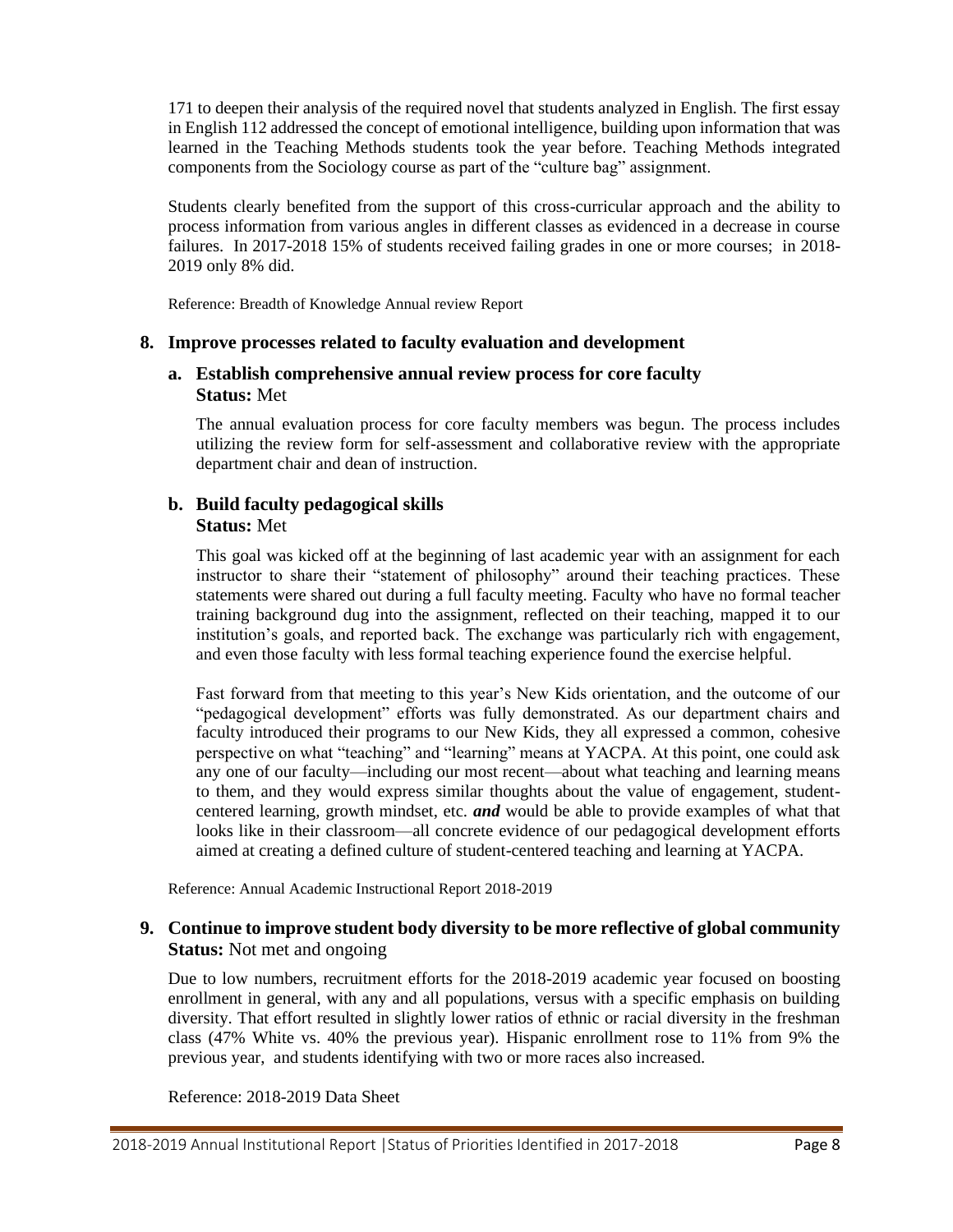#### **10. Evaluate tour class facilitation Status:** Met

To date, due to the logistics, tour classes and their associated instructors have not been observed and evaluated as all other on-campus courses are on a regular 2-year rotation. During the 2016-17 academic year, we had hoped to figure out a means to coordinate observation of the practicum courses by the Dean of Instruction at least one site. That did not happen. We do have a plan for this academic year, involving GoReact, which we now have access to for use with all our students (freshmen and sophomores). That process involves students recording their work (or being recorded) as well as recorded feedback from instructor of record. "Observation" will be remote, but with concrete documentation that can be reviewed and retained.

Reference: Annual Academic Instructional Report 2018-2019

#### **11. Integrated process for SLO/PLO reporting Status:** Not Met

Personnel bandwidth has left this goal largely unaddressed. The decisions to end the TK-20 contract was made, replacement efforts have been weak. It is anticipated that Populi will be releasing a module for these areas in the coming year. These further stalled efforts to develop a system.

Reference: Administrative Services Annual Review Report

# **12. Begin comprehensive program review**

## **Status:** Met and Ongoing

The two most significant (and interrelated) academic efforts of the college for the 2018-2019 year involved reviewing and adjusting the AA program to create an NCMC-independent AA plan and in the process, taking significant steps to raise the rigor of several of our courses. The curriculum review confirmed that the great majority of YACPA courses are rigorous in terms of both content and expectations. Those courses identified as not were generally meeting their SLO goals and were well within (or at the high end) of the average YA course completion rates. The general differences between these courses and others within the program included the paucity of learning resources and/or level-inappropriate student academic involvement and output production expectations as benchmarked against courses within schools that either feed to or accept 2-year transfer students. To address this issue, we redesigned or re-focused five of our Breadth of Knowledge courses: Child & Adolescent Development, Success Skills, Math in Society, Psychology, and Sociology.

Reference: Annual Academic Instructional Report 2018-2019

### **13. Continue implementing strategies to meet integrated information literacy goals Status:** Met and ongoing

To continue the integration process of information literacy into the YACPA curriculum, the department made 47 changes to the library pages including:

- new pages for GoReact, Citation and Plagiarism
- links to guides in Learning Center, Privilege and Oppression, general poll, and library team photos
- 7 new instructional videos
- 4 new library pages
- addition of new digital resources for theatre program
- 1 resource trial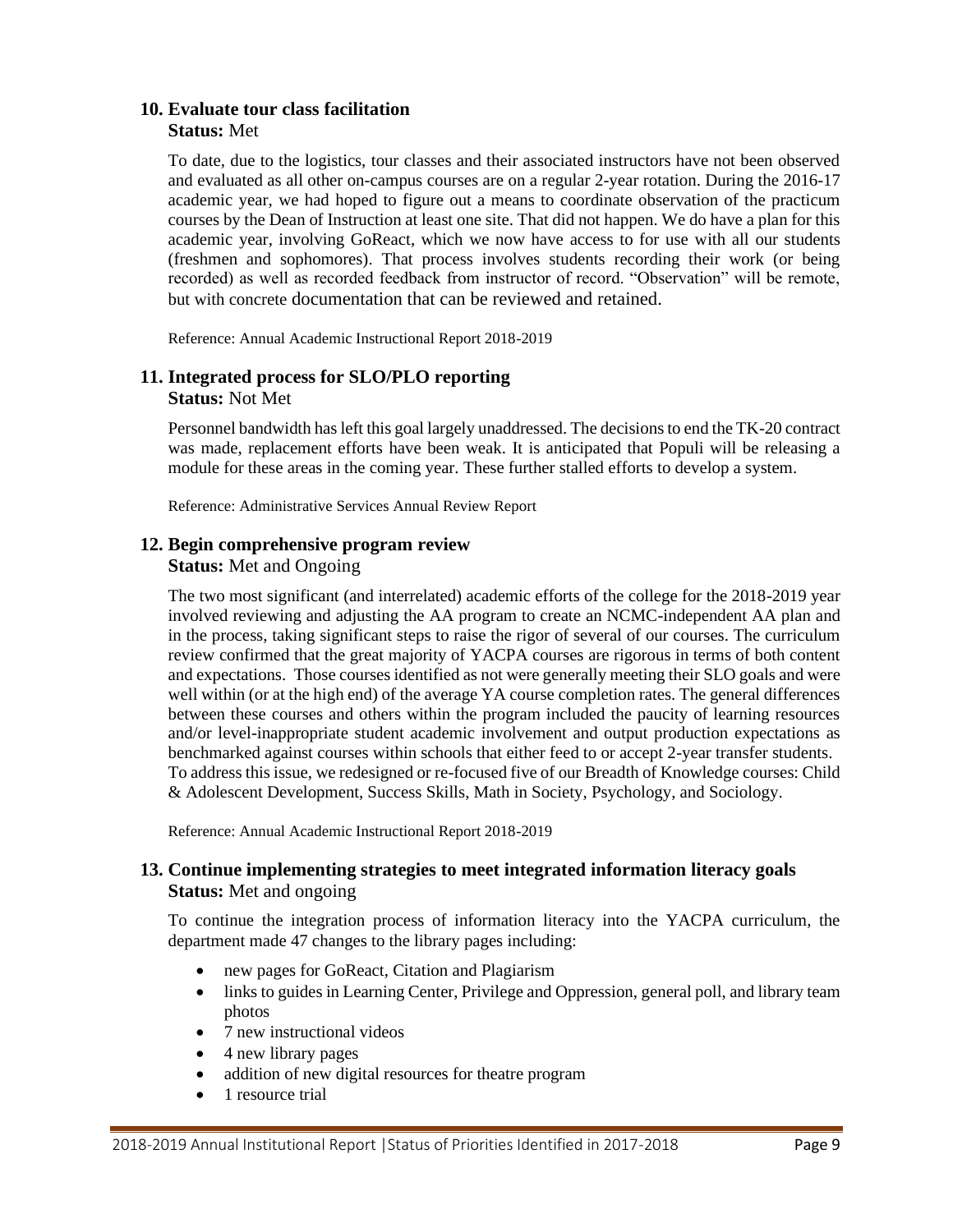• 7 day a week reference service to the student and faculty

Database usage statistics, email reference statistics, end of reference interaction survey results, and department or faculty meeting input or ideas for improvement were used as key performance indicators in assessing the success of these efforts.

Reference: Library Annual Academic Report

## **14. Revise institutional strategic plan**

#### **Status:** Delayed

This was delayed allowing focus and time allocation to be directed towards recruitment and enrollment management planning.

#### **15. Improve outreach efforts to graduates for feedback Status:** Ongoing

In 2018-19, the institution updated the survey. The end-of-year sophomore survey is basically the same thing as the graduate survey, so graduated students typically do not respond. Unless we find a way to incentivize students to participate, we can't anticipate higher response rates. For the 2019- 2020 academic year, we will consider incorporating the survey into the transition to alumni status process. For example, students must complete survey before being considered for graduation status. Or building form into the communication plan might solve it. "Tell us what you think". These decisions and new interventions will be implemented in the 2019-2020 year.

Reference: Dean of Students

#### **16. EOL program for equipment & Technology Status:** Delayed

Was not addressed in 2018-2019. Implementation of an organization-wide inventory system in 2019-2020 will bring this into focus and priority.

Reference: Administrative Services Annual Review Report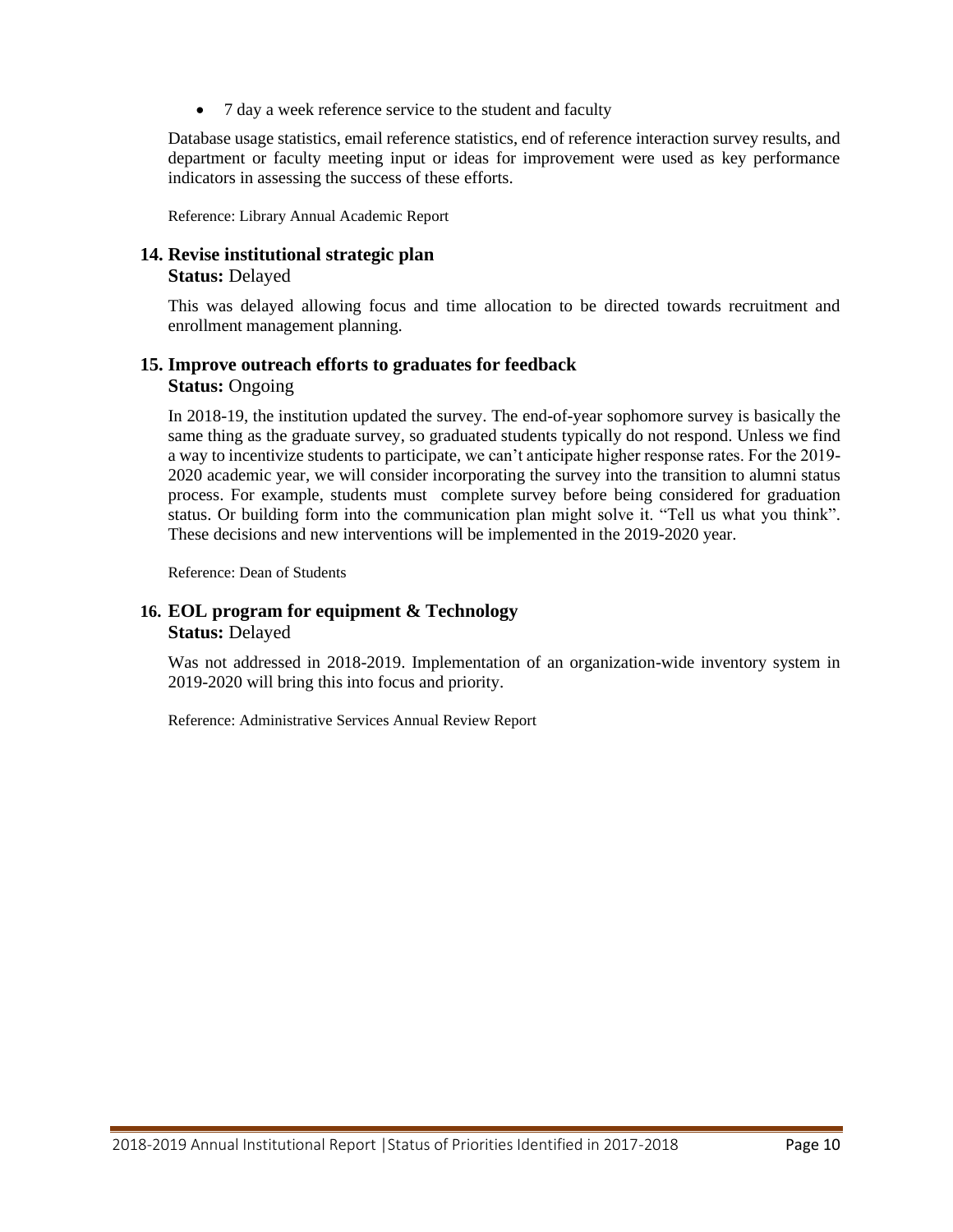## <span id="page-12-0"></span>**DEPARTMENT REPORT OVERVIEW**

Department Reports are attached as supplemental documents.

**Administrative Services:** The administrative services department reported two of its five 2018-2019 goals met (#3 and #5) and three partially met (#1, #2 & #4). "Process-plus-personnel" are the common denominator variables affecting the completion status of all three of those partially met goals. In contrast, the goal of implementing financial aid (#5) was successfully met by contracting a service which provides both established process and personnel. Goal #4 involves a broader constituency as it strives to realize one data collection and utilization process that supports the full tenure of YA students as they progress from their college experience through tour. The goal therefore extends beyond the college purview alone and will require continued bridging between the college and Performance company of the organization.

**Student Services:** Reported all five goals met. Among the foci of Student service's efforts in this reporting year was the implementation of:

- distance counseling, to provide access to counseling services to our students whether they are on campus or on tour
- mandatory online (Everfi) training on substance abuse
- mandatory substance group counseling for student violating YA policy
- voluntary weekly counseling sessions for substance issues

**Instruction:** All four goals were met. Of those, two involve ongoing and/or evolving processes: implementation of English across the curriculum and the evaluation of tour class facilitation. Data points for assessing the completion of the first of these two (English across the curriculum) are purely anecdotal due to the nature of this continually evolving experiment that strives to find a means to integrate the entire BoK curriculum in a more holistic manner. Each of the past 3 years have evidenced a slightly different version of and vision for what best serves our students in an "English across the curriculum" approach; 2019-2020 will present yet another.

**Music Department***:* Reported meeting all five goals. Augmentation of student resources dominated the department's goals. These included new digital instructional resources, augmenting the array of performance, recording, and assessment equipment available to students, and additional accompaniment support.

**Dance Department:** Reported meeting all four goals, each of which addressed distinctly diverse academic issues, including student comportment, collaborating with the BoK Chair in implementing "English across the curriculum within the Dance program, developing and delivering dance workshops that promote general health and overall benefit to success in dance courses, and an internal analysis of the relationship of attendance on grade performance.

**Theatre Department:** Reported two of the three goals (#1 & #3) as fully met. These two involved administrative goals (completion of SLOs, PLOs, etc. on time) as well as extending learning opportunities beyond the classroom through "Lunch and Learns" and "Ask Any Question" forum. The third, involving getting all Theatre faculty together for a departmental meeting at least twice a year was partially met and deemed unachievable by the department Chair.

**Breadth-of-Knowledge Department:** Reported three met goals that included advancing crosscurricular collaboration, embedding utilization of academic resources (Virtual Library, Student Learning Center, Tutoring) into the curriculum, and raising BoK SLO outcomes.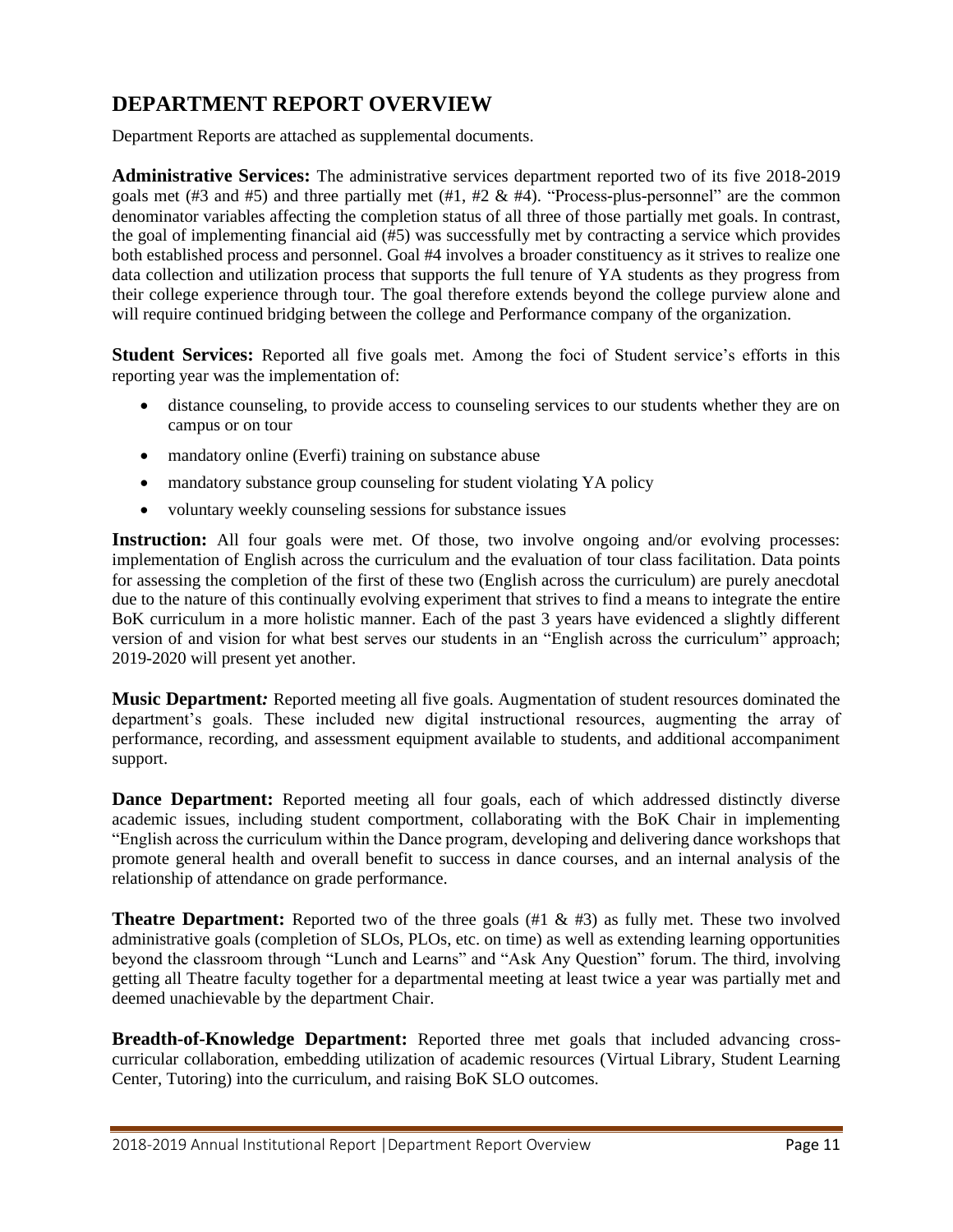**Library Department**: The library's singular institutional goal for the reporting year was to focus on developing literacy information support integration throughout the curriculum. That goal was met and ongoing as the Library made changes, added pages, added digital resources, and implemented new resource trials.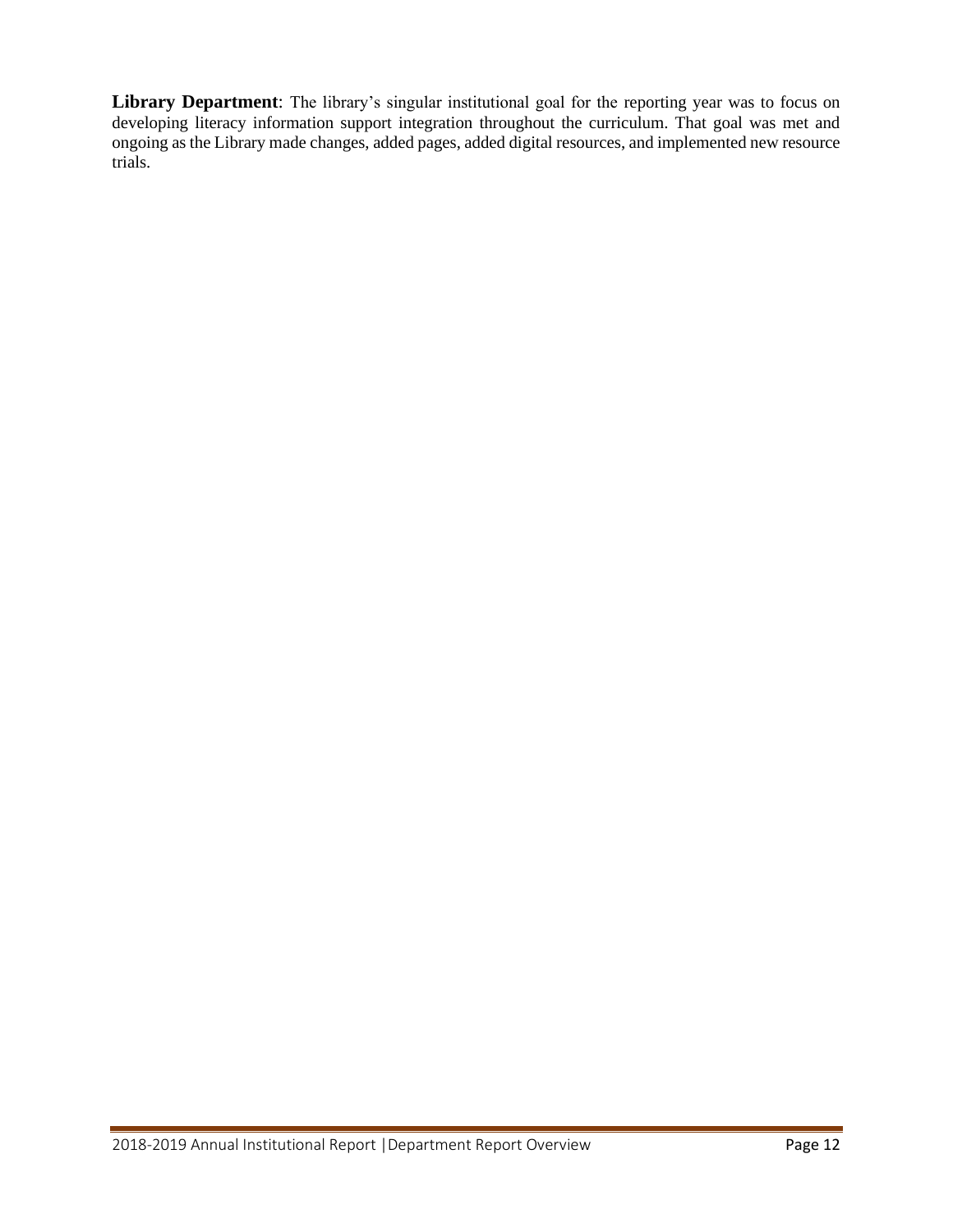# <span id="page-14-0"></span>**INSTITUTIONAL EFFECTIVENESS: STUDENT LEARNING**

Student learning is primarily assessed through the mapping of key assignments at the course level to program learning objectives, which are then in turn mapped to the institutional goals.

The Institutional-set standard for program learning objectives is 80 percent of students receive a C grade or higher on the key assignments utilized to assess program learning objectives.

#### **Institutional Goal 1: Artistry** Students will develop their artistic voice and gain an acute awareness, understanding, appreciation and expression of the performing arts. PLO 1: Demonstrate technical proficiency of the discipline. Key assignments are mapped from 6 courses and represent the Music, Theatre, and BoK departments. All courses reported outcomes of 70% or higher averaged out across all courses at 87%. PLO 2: Demonstrate artistic integrity and authenticity. Key assignments are mapped from 4 courses and represent all departments. All courses reported outcomes of 91% or higher averaged out across all courses at 97%. PLO 3: Develop confidence and professionalism while building a working repertoire. Key assignments are mapped from 4 courses. One course had an outcome of 38% and three courses reported outcomes of 87% or higher. All four courses averaged out at 81%. Goal Status: Met

### **Institutional Goal 2: Leadership**

Students will develop and demonstrate application of ethical decision making, defined value systems, diversity of knowledge, and understanding of management and team leadership, with emphasis upon communication and collaboration.

| PLO 5: Demonstrate the ability to think<br>critically and analytically.                                                 | Key assignments are mapped from 3 courses. All courses<br>reported outcomes of 80% or higher, averaged out across<br>all courses at 86%.                                   |
|-------------------------------------------------------------------------------------------------------------------------|----------------------------------------------------------------------------------------------------------------------------------------------------------------------------|
| PLO 6: Demonstrate clarity in written,<br>verbal, and nonverbal communication.                                          | Key assignments are mapped from 4 courses. All courses<br>reported outcomes of 80% or higher, averaged out across<br>all courses at 90%.                                   |
| PLO 7: Demonstrate an ability to<br>approach situations with an<br>understanding of cultural diversity and<br>equality. | Key assignments are mapped from 3 courses. One course<br>reported an outcome of 71%. All other courses reported<br>88% or higher for an average across all courses of 86%. |
| PLO 8: Literacy: Test, Digital,<br>Computer, Information and Technology.                                                | Key assignments are mapped from 4 courses. All courses<br>reported outcomes of 80% or higher for an average across<br>all courses of 90%.                                  |
| Goal Status: Met                                                                                                        |                                                                                                                                                                            |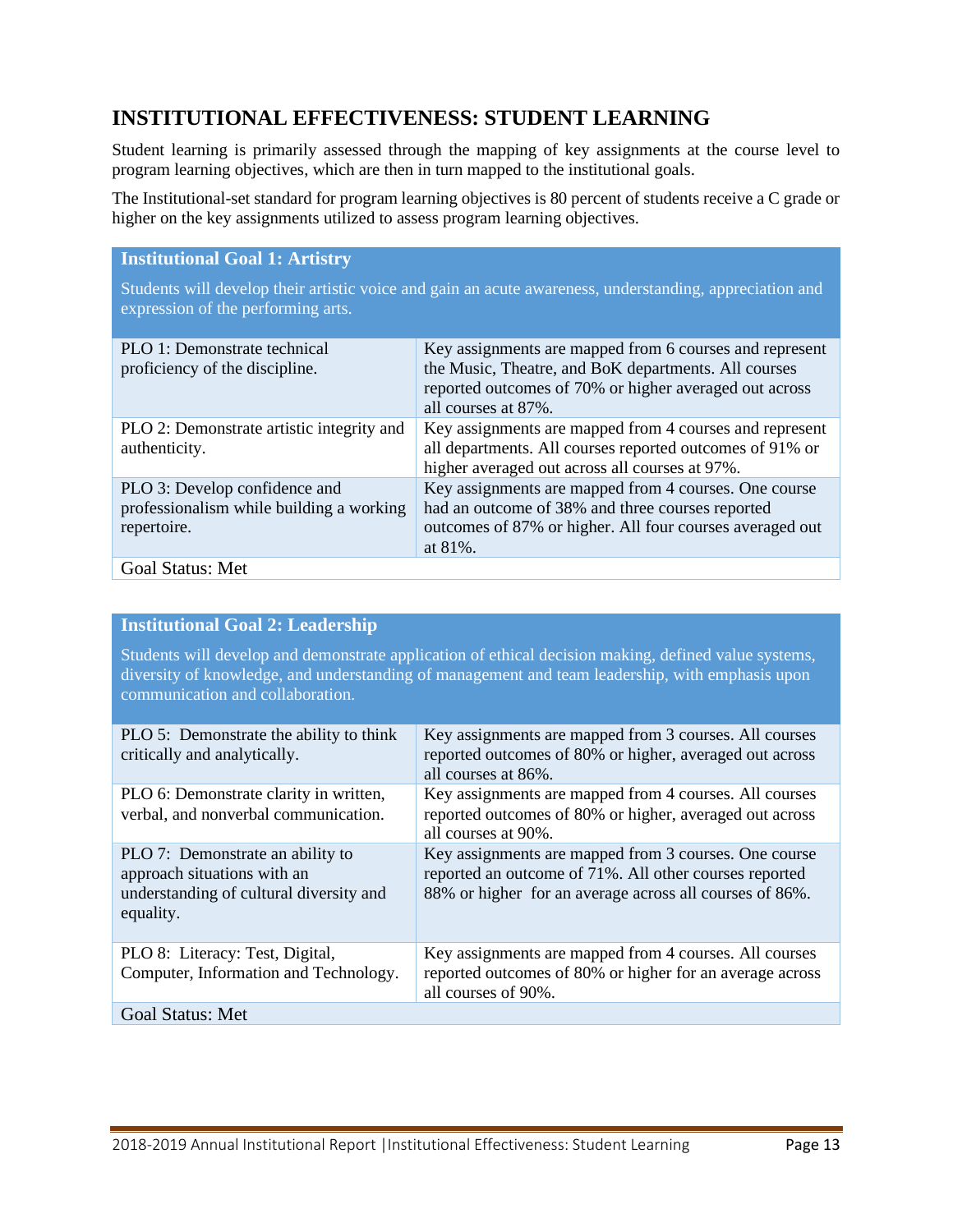#### **Institutional Goal 3: Global Perspective**

**Students will develop skills that allow them to effectively and professionally work across cultural boundaries.**

| PLO 7: Demonstrate an ability to<br>approach situations with an<br>understanding of cultural diversity and<br>equality. | Key assignments are mapped from 3 courses. One course<br>reported an outcome of 71%. All other courses reported<br>88% or higher for an average across all courses of 86%. |
|-------------------------------------------------------------------------------------------------------------------------|----------------------------------------------------------------------------------------------------------------------------------------------------------------------------|
|-------------------------------------------------------------------------------------------------------------------------|----------------------------------------------------------------------------------------------------------------------------------------------------------------------------|

#### Goal Status: Met

#### Institutional Goal 4: Continuous Learning

**Students will develop critical analysis skills and be able to apply these skills to a life-long pursuit of knowledge.**

| PLO 4: Demonstrate an ability to apply                                  | Key assignments are mapped from 3 different courses. One                                                                                          |
|-------------------------------------------------------------------------|---------------------------------------------------------------------------------------------------------------------------------------------------|
| concepts learned in one discipline to                                   | course reported outcomes of 78%. All other courses                                                                                                |
| other disciplines.                                                      | reported outcomes of 91% for an average across all courses                                                                                        |
|                                                                         | of 87%.                                                                                                                                           |
| PLO 5: Demonstrate the ability to think<br>critically and analytically. | Key assignments are mapped from 3 different courses. All<br>courses reported outcomes of 80% or higher averaged out<br>across all courses at 86%. |
| <b>Goal Status: Met</b>                                                 |                                                                                                                                                   |

Resource: Populi 2018-2019 course records

#### **Course Level Student Learning Outcomes**

For the 2018-2019 academic year, we have SLO outcome reports for 98% of our courses (43 out of 44). This is an increase in reporting from last year's 71% rate and meets the goal we set for this academic year.

Eighty-two percent (82%) of the courses reporting SLO results (32 out of 39) hit or exceeded all their goals for student outcomes on their selected objectives (up from 77% the previous year). Of the 7 that did not, 4 had one LO that didn't reach goal, 2 courses missed two targets, and one course missed all 4 reported outcome goals.

Reference: Annual Academic Instructional Report 2018-2019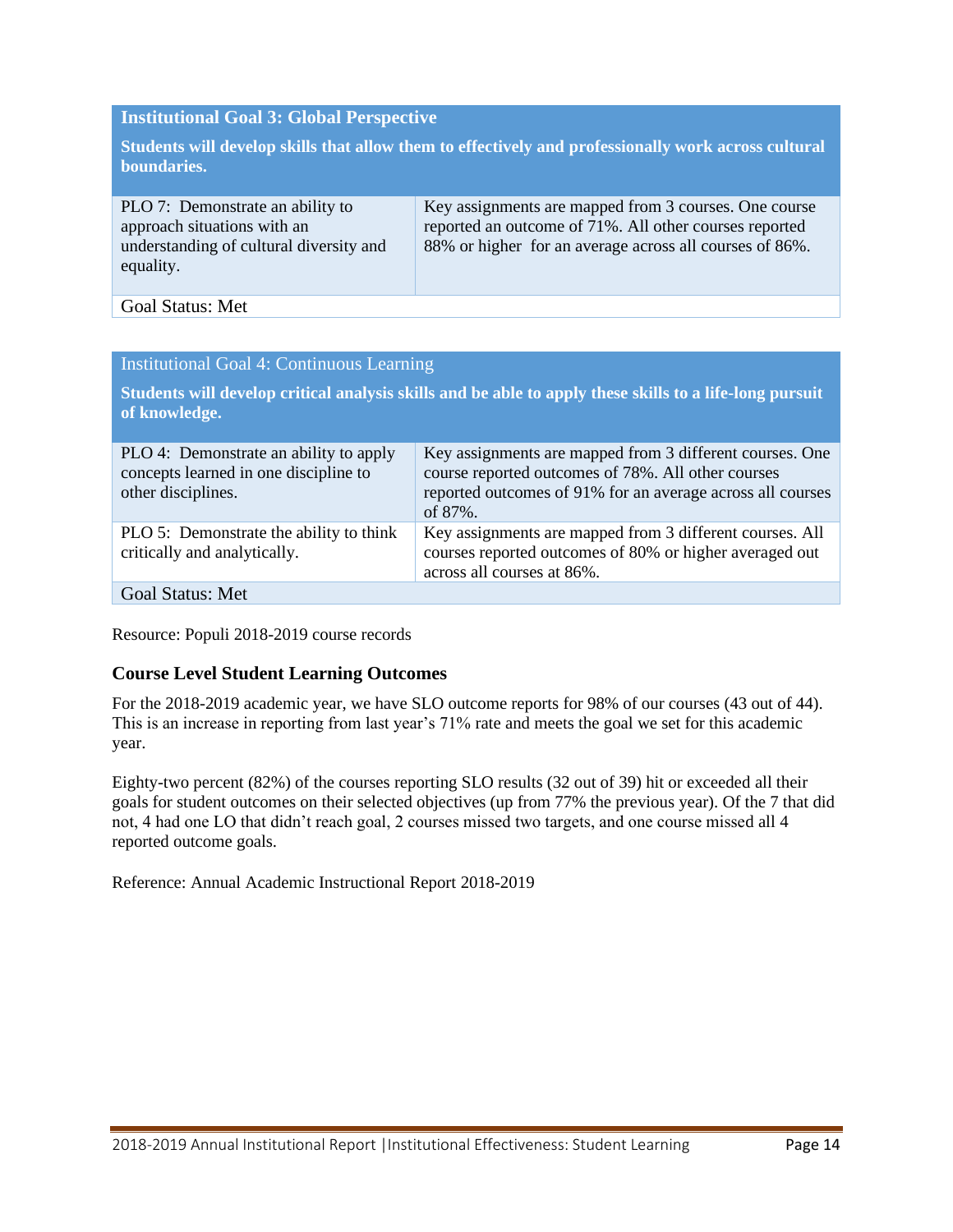# <span id="page-16-0"></span>**INSTITUTIONAL EFFECTIVENESS: STUDENT ACHEIVEMENT**

Student achievement is measured by specific points of completion, monitored for longitudinal trends, and disaggregated based upon programs of study, modes of delivery, gender, and race and ethnicity.

**Course Completion:** The course completion rate continues for a second year to exceed institutional-set standards, falling 1% from the previous year to 92%.

Of classroom-based courses, Music Theory and English Composition are the only courses that rank below 80% completion (this year or previous years). In 2018-2019, Music Theory II completion rates dropped a precipitous 25 percentage points from 95% the previous year to 70% in 2018-2019. This is due to what we hope and believe is an anomaly in the fall term where 50% of students in the course received failing grades of Ds or Fs. The following spring term saw a rebound to a more "normal" outcome of 85% completion.

Completion rates of English composition vary greatly from year to year for various reasons. For example, completion rates for that course resulted in 70% in 2016-17, rose to 88% the next year, and dropped back down to 77% for 2018-2019. Part of this variation can be attributed to the constant adjustments made to this course in the institution's effort to ultimately create an integrated Breadth of Knowledge program. Assignments are changed every semester to coordinate with content and writing assignments scheduled in courses such as Psychology, Sociology, Math in Society, and even Dance. While we continue to seek improvement in these completion outcomes, 70% and above is only a low outcome by our own internal standards.

Course completion disaggregated by department shows the three arts departments (Music, Theatre, and Dance) having course completion rates above the institutional-set standard of 90%. The breadth of knowledge department reports an 85% course completion rate, which is an increase of 10% from the prior year.

Course completion disaggregated by mode of delivery shows a trend towards a closing of the gap between face-to-face and distance modes of instruction. In 2016-2017 that gap was 21 points, decreasing to 9 points the following year, and in this reporting year, decreasing to 6 points (93% vs. 87%). Human Biology with the second year of our own instructor and a change to a hybrid mode of instruction, Human Biology completion rates have continued their improvement climb from 58% in 2016-2017 to 81% the following year and 98% in this reporting year. English Composition II (a fully online course) shows a similar trajectory (42% to 72% to 80%).

Course completion disaggregated by gender shows an overall gap of 4 points with female student completion rate at 94% and the male completion rate at 90%. Both rates are meeting or above the institutional-set standard and thus are not concerning.

Course completion disaggregated by race and ethnicity shows course completion rates ranging from 90% to 97% among all categories reporting.

#### **Degree Completion:**

Rose 3.82% from prior year to reach 33.82%. Although degree completion continues to gradually rise yearto-year, this remains a critical priority metric. In analyzing the students who are not completing within the 100%copleted rate the following was noted:

- 68 began as AA seeking in Fall 2017
	- o 22 (32%) have graduated
	- o 29 (43%) are actively pursuing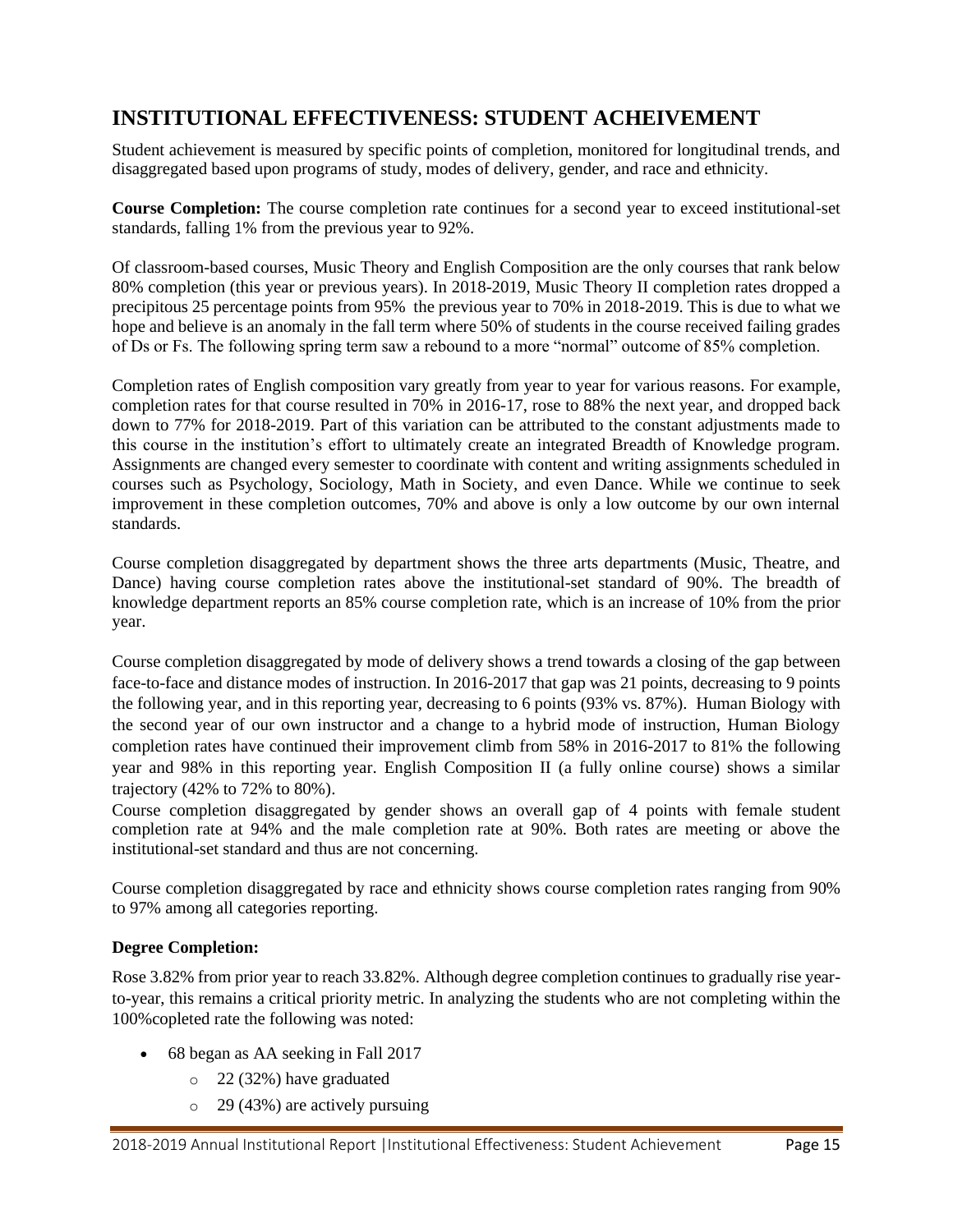- $\circ$  17 (25%) are inactive
- o Inactive reasons:
	- $\bullet$  5 = financial
	- $\blacksquare$  1 = expelled
	- $\blacksquare$  1 = health reasons
	- $\bullet$  5 = personal or other
	- $\bullet$  5 = not enrolled for fall but communicated intent to transfer or re-enroll in spring
- o Additional incompletion data:
	- 2 did not complete freshman year
	- 6 did not return to begin sophomore year
	- 5 withdrew between fall and spring semesters in their sophomore year
	- 9 did not complete over the summer 2019 term or return in fall 2019 to complete

Focusing retention efforts on the students close to completion but not fully completing is an ongoing improvement action planned for 2019-2020.

Disaggregated data by emphasis, gender and ethnicity do not have enough longitudinal data for this small of a population size and thus provide little insight at this time.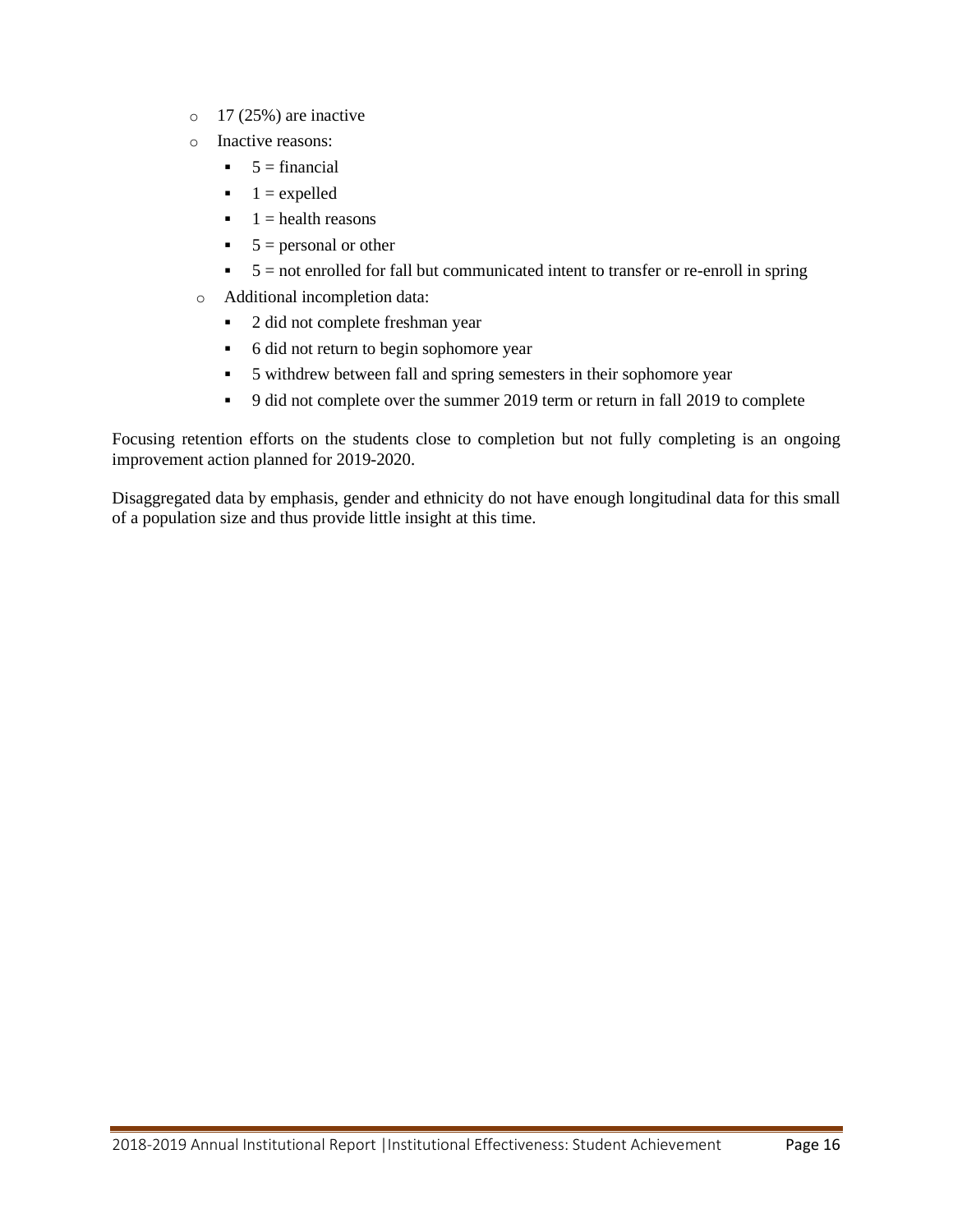# <span id="page-18-0"></span>**INSTITUTIONAL EFFECTIVENESS: ACADEMIC QUALITY**

Academic quality is measured by retention rates, student feedback, graduate feedback, faculty assignments, institutional aid awards, and expense allocations. These combined factors help ensure that the academic experience is reflective of the student body and supportive of their educational and personal goals.

**Retention Rates:** The-fall to-fall retention rate for AA-seeking students rose 12% above the previous year (2017-2018) to 85% in this reporting period. When disaggregated by gender, the male rate fell 1% and the female rate rose 23%. This rebound in terms of female student persistence brings a gender balance back to the general student body. Given tour casts are choral based, cast membership is selected to cover all choral parts (bass, tenor, alto, soprano). When a gender imbalance exists, as it did in the previous two years, the odds of students in the minority gender category making a cast are greatly reduced. This impacts retention into second year, as we saw with female students in the previous two years.

The fall-to- spring retention rate for freshman (88%) fell 9 points from the prior year while the sophomore fall-to-spring retention rate increased to 93% from 86% the previous year. Disaggregation by gender reveals a significant difference as the male sophomore fall-to- spring retention rate dropped 1% while the female rate was 100%, an increase of 14% over the previous year.

**Student Feedback:** The student satisfaction surveys conducted by student services of both first year and second-year students reported satisfaction results of 96% and 100% respectively. The first-year student survey has 82% of the cohort reporting. The second year has student survey has 29% of the cohort reporting. First-Year consensus is overwhelmingly positive, with concerns in areas generally reported each year, and are reflective of the student learning and growth process. 22% report they do not feel that they have a voice in the organizational community; this is a topic for further discussion and analysis.

The second-year results indicated no areas of concern: however, those response rates were too low to be reliable and truly reflective of the student experience.

Reference: 2018-2019 Data table and Student Services Department Annual Report

**Graduate Feedback:** Data received is still too limited and insignificant to draw any conclusions. A contributing factor is the carryover of YACPA graduates remaining as YA cast members for another year or more, thus they do not perceive themselves as graduates and are unable to respond.

**Faculty Assignments:** As a performing arts institution, professional experience carries significant importance and provides a necessary bridge between theory and application for students. However, the balance between professional experience and academic credentials must be maintained across the institution and thus the following benchmarks were developed to ensure the overall faculty mix is committed to the development and sustainability of the College, and also sufficient in the number and qualifications to deliver quality of educational programs and services in alignment with institutional mission and purposes.

In 2018-2019, we had a total of 24 instructors categorized in the following ways:

*% Courses Taught by Core Faculty:* Measures the percentage of curriculum offered in an academic year that is instructed by a core faculty member. Core faculty members are the equivalent of full-time faculty in regard to their commitment to the development and sustainability of the College and their active participation in planning, curriculum development, and institutional effectiveness. The institutional-set standard is for a minimum of 70% of course offerings to be assigned to core faculty.

76% of courses were taught by core faculty members in 2018-2019.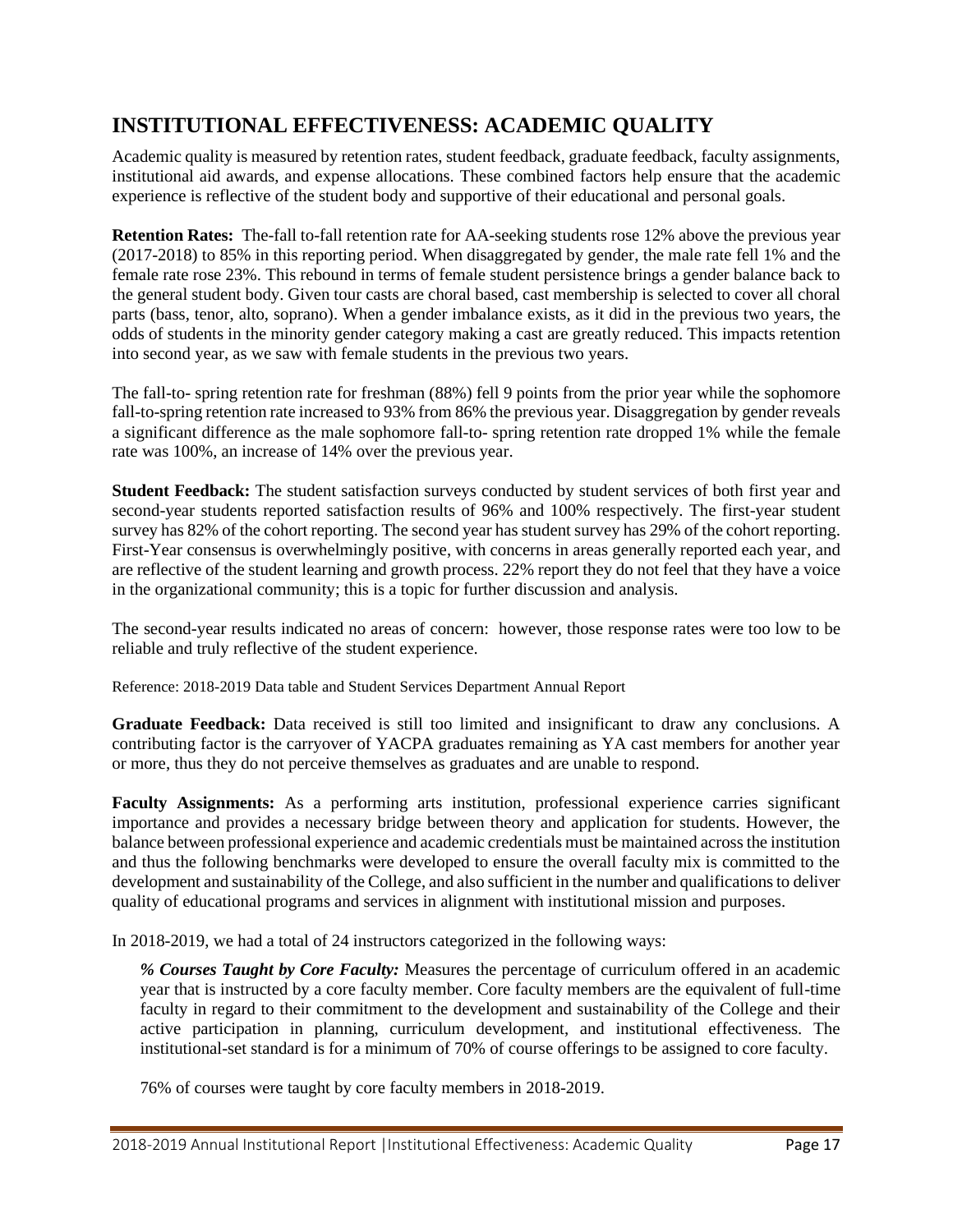*% Courses Breadth-of-Knowledge Courses Taught by faculty with master's Degrees*: Measures courses mapped to breadth-of-knowledge goals, which tend to be more academic and theoretical in nature than our performance courses. The institutional-set standard is a minimum of 100% of course work to be assigned to faculty holding a master's degree or higher.

100% of breadth-of-knowledge required courses were taught by faculty holding a master's degree or higher.

*% Courses Taught by bachelor's with 10-years' Experience:* Measures the percentage of curriculum offered in an academic year that is instructed by faculty members who hold a bachelor's degree and ten years' professional experience as a minimum set of credentials. The institutional-set standard is a minimum of 50% of courses offered are to be assigned to faculty holding at least a bachelor's degree and ten years' professional experience.

86% of courses were taught by faculty holding a bachelor's degree and 10-years' experience or higher.

*% Courses Taught by Subject Specialist Faculty*: Measures the percentage of curriculum offered in an academic year that this instructed by faculty with professional experience only. The institutional-set standard is a maximum of 20% of courses offered.

10% of courses were taught by subject specialist faculty.

Reference: 2018-2019 Faculty Load Assessment

**Expense Allocations:** As a measure of academic quality, expense allocations provide measures to help ensure resources are allocated in alignment with supporting student learning needs. The College currently is allocating resources in response to annual review and priorities established by faculty, staff and leadership; institutional-set benchmarks are not purposeful at this time.

| <b>Expense Allocations</b>  |             |       |             |     |             |       |             |     |
|-----------------------------|-------------|-------|-------------|-----|-------------|-------|-------------|-----|
|                             | 2018-2019   |       | 2017-2018   |     | 2016-2017   |       | 2015-2016   |     |
| <b>Instruction</b>          | \$841,769   | 43%   | \$857,566   | 50% | \$992,842   | 60%   | \$664,709   | 47% |
| <b>Student Services</b>     | \$155,096   | 8%    | \$168,838   | 10% | \$71,877    | 4%    | \$71,594    | 5%  |
| Library                     | \$50,669    | 3%    | \$52,483    | 3%  | \$51,120    | 3%    | \$51,645    | 4%  |
| <b>Resources</b>            |             |       |             |     |             |       |             |     |
| <b>Facilities</b>           | \$270,154   | 14%   | \$246,745   | 14% | \$223,268   | 13.5% | \$197,989   | 14% |
| Equipment &                 | \$49,122    | 3%    | \$22,880    | 1%  | \$31,791    | 2%    | \$52,835    | 4%  |
| technology                  |             |       |             |     |             |       |             |     |
| <b>Admissions &amp;</b>     | \$204,976   | 10%   | \$75,986    | 4%  | \$74,049    | 4.5%  | \$109,935   | 8%  |
| <b>Enrollment</b>           |             |       |             |     |             |       |             |     |
| <b>Financial Aid</b>        | \$5,690     | $0\%$ | \$3,200     | 0%  |             |       |             |     |
| Department*                 |             |       |             |     |             |       |             |     |
| General &                   | \$381,187   | 19%   | \$282,230   | 17% | \$202,250   | 13%   | \$273,337   | 18% |
| <b>Administrative</b>       |             |       |             |     |             |       |             |     |
| Total Expenses <sup>^</sup> | \$1,958,663 |       | \$1,709,928 |     | \$1,647,197 |       | \$1,422,044 |     |

\*Third-party servicer activated after approval in April, 2019. Full department not active for the reporting year.

^Audited financial statements report income net of student housing expenses, thus there is no student housing allocation reported in this schedule.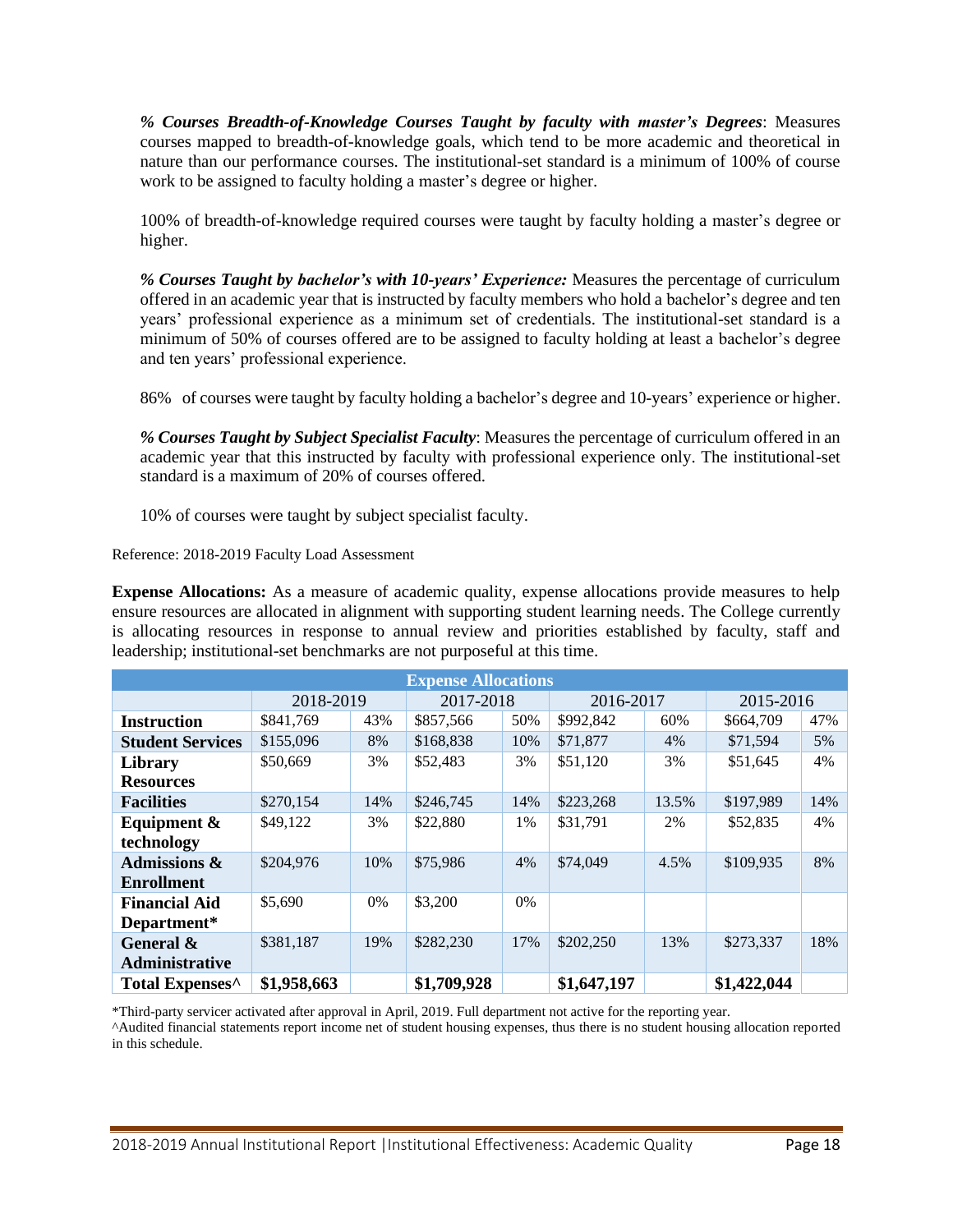**Instruction:** Instruction costs fluctuate from year to year due to enrollment swings and the correlating contact hours of courses needed. 2018-2019 evidenced the lowest enrollment in recent years and an emerging pattern of enrollment decline.

**Student Services:** Expenses in this category were scaled down in proportion to enrollment changes.

**Equipment and Technology:** Significant and necessary investments in software, terminal upgrades, and campus upgrades were instituted.

**Admissions & Enrollment:** Sharp increase driven by revised allocation of expenses that corrected a prior year error, as well as investment into recruitment strategies to reverse enrollment declines.

**General and Administrative**: Increases reflect changes in bank charges and interest associated with funding the letter of credit required from the Department of Education for Title IV approval. Increases in legal expenses were also significant.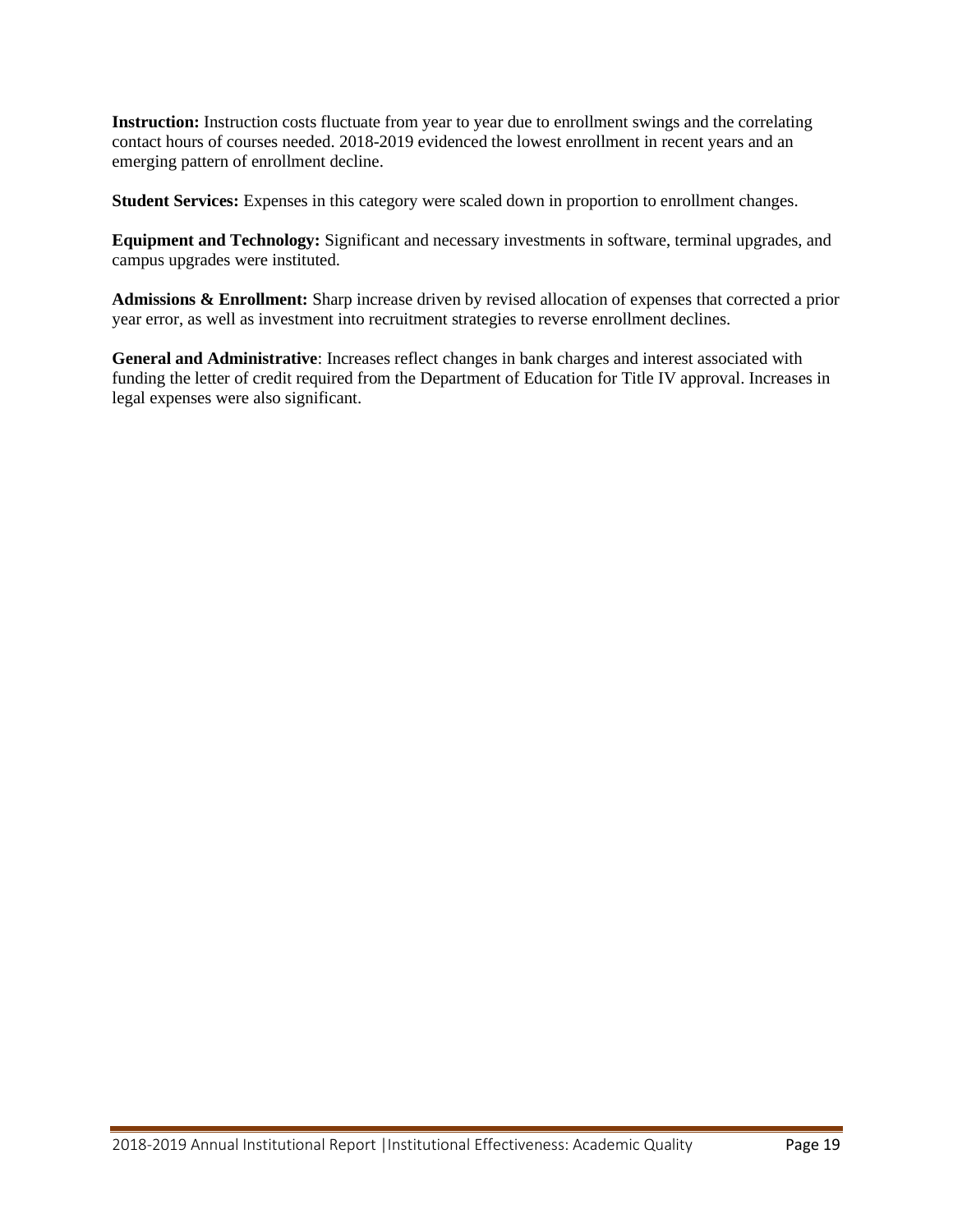# <span id="page-21-0"></span>**FINANCIAL – YACPA Division**

| <b>Unrestricted Net Assets:</b>            | <b>JUNE 30, 2019</b> | <b>JUNE 30, 2018</b> | <b>JUNE 30, 2017</b> |  |
|--------------------------------------------|----------------------|----------------------|----------------------|--|
| Revenues and Support:                      |                      |                      |                      |  |
| College Program                            |                      |                      |                      |  |
| Tuition & Fees, Net of Discounts           | \$1,708,514.00       | \$1,241,716.00       | \$1,533,025.00       |  |
| Student Housing, Net of Expenses           | 78,145.00            | 16,057.00            | 118,461.00           |  |
|                                            | \$                   | \$                   | \$                   |  |
| Contributions                              | \$                   | 385,590.00           | \$                   |  |
|                                            | 220,334.00           | \$                   | 76,388.00            |  |
| Total unrestricted revenues                | \$2,006,993.00       | \$1,643,363.00       | \$1,727,874.00       |  |
| Net Assets Released from restrictions      | 104,297.00           | 168,225.00           | 187,207.00           |  |
|                                            | \$                   | \$                   | \$                   |  |
| Total unrestricted revenues and<br>support | \$2,111,290.00       | \$1,811,588.00       | \$1,915,081.00       |  |
| Expenses:                                  |                      |                      |                      |  |
| College Program:                           |                      |                      |                      |  |
| Instructional                              | \$                   | \$                   | 992,842.00           |  |
|                                            | 841,769.00           | 857,566.00           | \$                   |  |
| <b>Student Services</b>                    | \$                   | \$                   | 71,877.00            |  |
|                                            | 155,095.00           | 168,838.00           | \$                   |  |
| Library                                    | 50,669.00            | \$                   | 51,120.00            |  |
|                                            | \$                   | 52,483.00            | \$                   |  |
| Facilities                                 | \$                   | \$                   | 223,268.00           |  |
|                                            | 270,154.00           | 246,745.00           | \$                   |  |
| Equipment & Technology                     | \$                   | \$                   | 31,791.00            |  |
|                                            | 49,122.00            | 22,880.00            | \$                   |  |
| Admissions & Enrollment                    | \$                   | \$                   | 74,049.00            |  |
|                                            | 204,976.00           | 75,986.00            | \$                   |  |
| <b>Financial Aid Department</b>            | \$<br>5,690.00       | 3,200.00<br>\$       |                      |  |
| Total program services                     | \$1,577,476.00       | \$1,427,698.00       | \$1,444,947.00       |  |
|                                            |                      |                      |                      |  |
| Supporting Services: General and           | 381,187.00           | \$                   | \$                   |  |
| administrative                             | \$                   | 282,230.00           | 202,250.00           |  |
| Total expenses                             | 1,958,663.00         | \$1,709,928.00       | \$1,647,197.00       |  |
|                                            |                      |                      |                      |  |
| Increase (Decrease) in Unrestricted Net    | \$                   | 101,660.00           | 267,884.00           |  |
| Assets                                     | 152,627.00           | \$                   | \$                   |  |
| <b>Temporarily Restricted Net Assets:</b>  |                      |                      |                      |  |
| Contributions                              | \$                   | 103,778.00           | 168,932.00           |  |
|                                            | 2,000.00             | \$                   | \$                   |  |
| Net Assets released from restrictions      | \$                   | (168, 225.00)        | (187, 207.00)        |  |
|                                            | (104, 297.00)        | \$                   | \$                   |  |
| Increase (Decrease) in Temporarily         | \$                   | \$                   | \$                   |  |
| <b>Restricted Net Assets</b>               | (102, 297.00)        | (64, 447.00)         | (18,275.00)          |  |
| Increase (Decrease) in Net Assets          | 50,330.00            | \$                   | $\mathbb{S}$         |  |
|                                            | $\mathcal{S}$        | 37,231.00            | 249,609.00           |  |

The tuition increases implemented in Fall 2018 are responsible for the rebound in tuition and fee revenues. The increase from 2017-2018 to 2018-2019 is the realization of both the freshman and sophomore cohorts on the new tuition plan.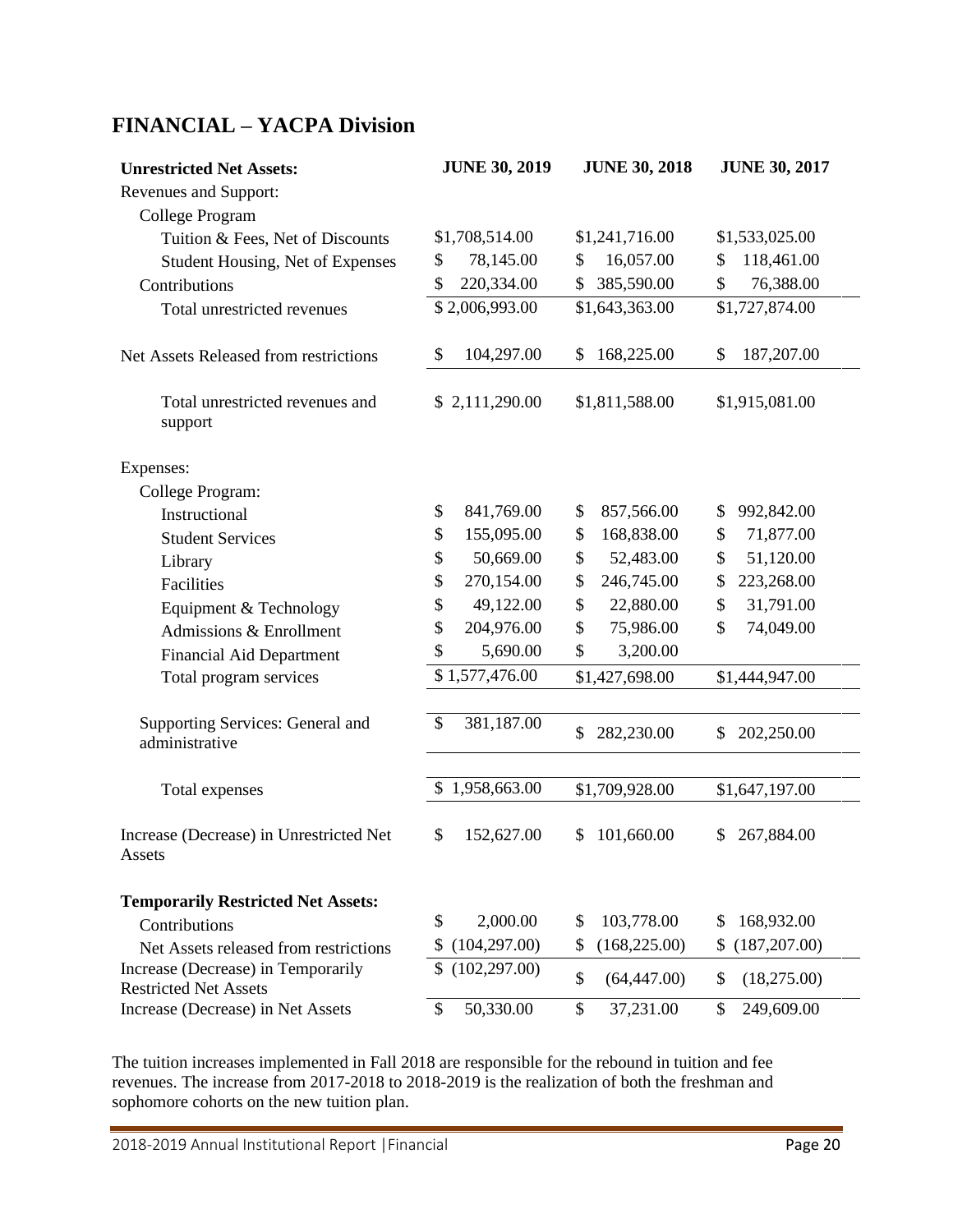Contributed revenue continues to play a significant role in revenues. It is preferred going forward that contributed revenues continue to rise so that increases in operational expenses can be covered by contributed revenues rather than by tuition increases.

The sharp increase in admissions and enrollment is a combination of an allocation correction from prior years (\$85k) as well as a significant increase (\$25k) in recruitment expenses.

The increases in general and administrative expenses are driven by activities necessary for compliance with Title IV and Title IX standards. Bank charges increased by \$22k due to letter of credit issuance fees, increases in credit card transaction fees, and fees associated with the utilization of a contract service for payment plan management. Interest expenses increased by \$10k due to private loan funding to support the cash collateral requirements for the letter of the credit. Legal expenses increased by \$40k due to Title IX matters that required a higher than normal level of legal counsel. Less than 50% of these increased expenses are expected to continue into future years.

References: The Young Americans, Inc. Audited Financial Statements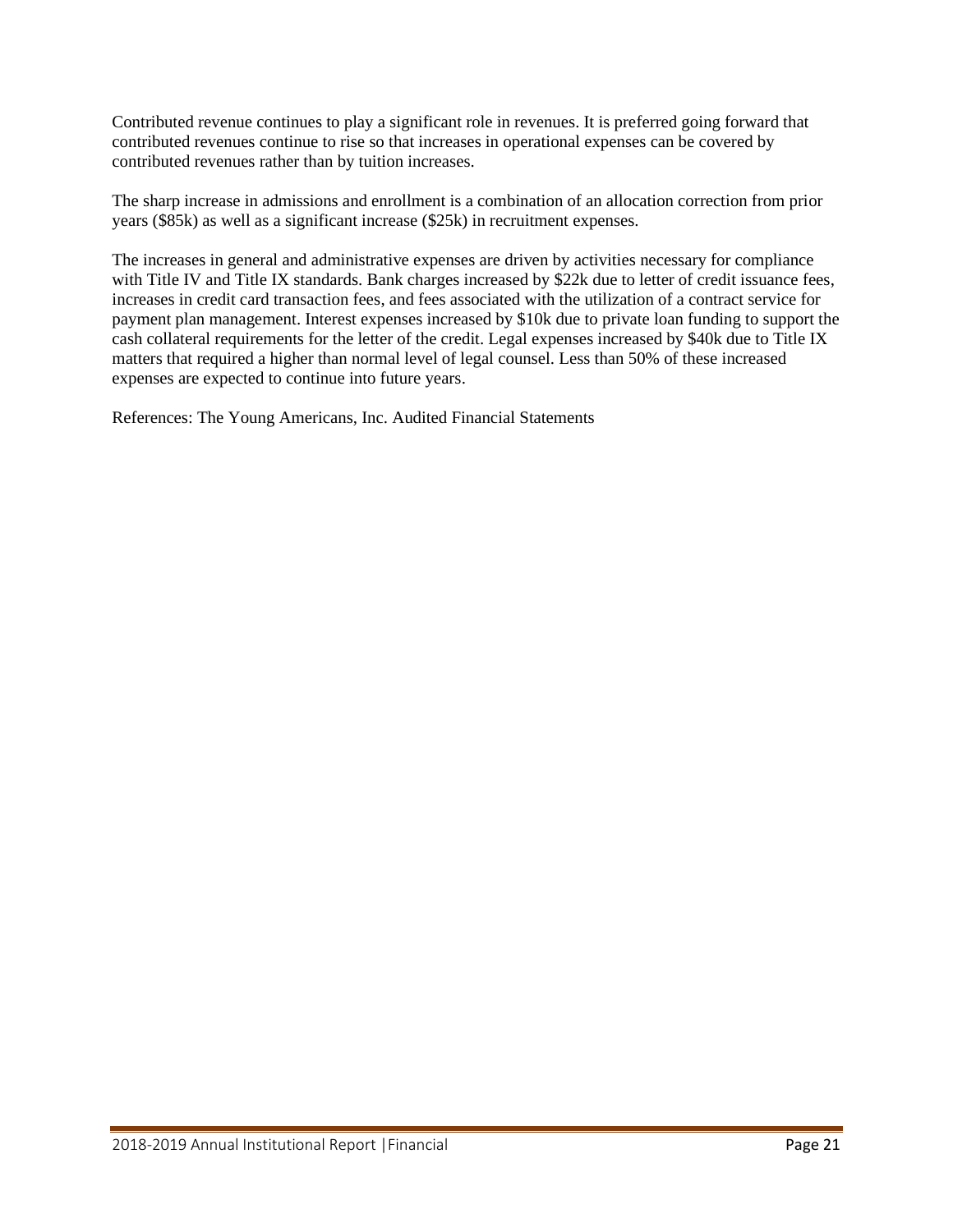## **2015-2020 STRATEGIC PLAN STATUS REPORT**

## **GOAL 1: Improve Student Success**

<span id="page-23-0"></span>

| <b>OBJECTIVE</b>                                                                                                                                                            | <b>METRIC</b>                                                                                                                                                        | <b>TARGET</b>                                                                                                               | <b>CURRENT STATUS</b>                                                                                                                                                          |
|-----------------------------------------------------------------------------------------------------------------------------------------------------------------------------|----------------------------------------------------------------------------------------------------------------------------------------------------------------------|-----------------------------------------------------------------------------------------------------------------------------|--------------------------------------------------------------------------------------------------------------------------------------------------------------------------------|
| 1. Increase completion rate<br>of programs of study.                                                                                                                        | % completers within 100% of stated<br>completion time (2.5years)/# enrolled<br>who in program with target completion<br>date                                         | 65%                                                                                                                         | <b>31% CRITICAL AREA OF FOCUS</b>                                                                                                                                              |
| <b>Decrease achievement</b><br>2.<br>gaps between student<br>performances in general<br>education courses as<br>compared to major<br>related/performance-<br>based courses. | Course completion rate for breadth of<br>knowledge courses compared to course<br>completion rate for performance core<br>courses.                                    | <b>Breadth of Knowledge</b><br>course completion rate<br>$= 80\%$<br>Performance Core<br>course completion rate<br>$= 90%$  | Targets met two years in a row;<br>sustainability now the goal.<br>Breadth of Knowledge course<br>completion rate = $90\%$<br>Performance Core average final score<br>$= 94\%$ |
| <b>Increase student</b><br><b>3.</b><br>engagement in learning<br>support services.                                                                                         | % of students with GPAs lower than 2.5<br>utilizing success coaching.                                                                                                | Success Coaching $=$<br>100%                                                                                                | Target met: Have a sustained program<br>that engages students in learning<br>support services                                                                                  |
| 4. Develop and integrate<br>student information<br>literacy program.                                                                                                        | Increase in library resources and<br>collections<br>Student participation in library<br>orientation<br>Number of course syllabi with<br>embedded library assignments | Number of library<br>resources to meet<br>information needs<br>100%<br>100% Breadth courses<br>and 75% all other<br>courses | On track to meet target through the<br>Virtual Library by end of plan.<br>74% of freshman students completed<br>orientation.                                                   |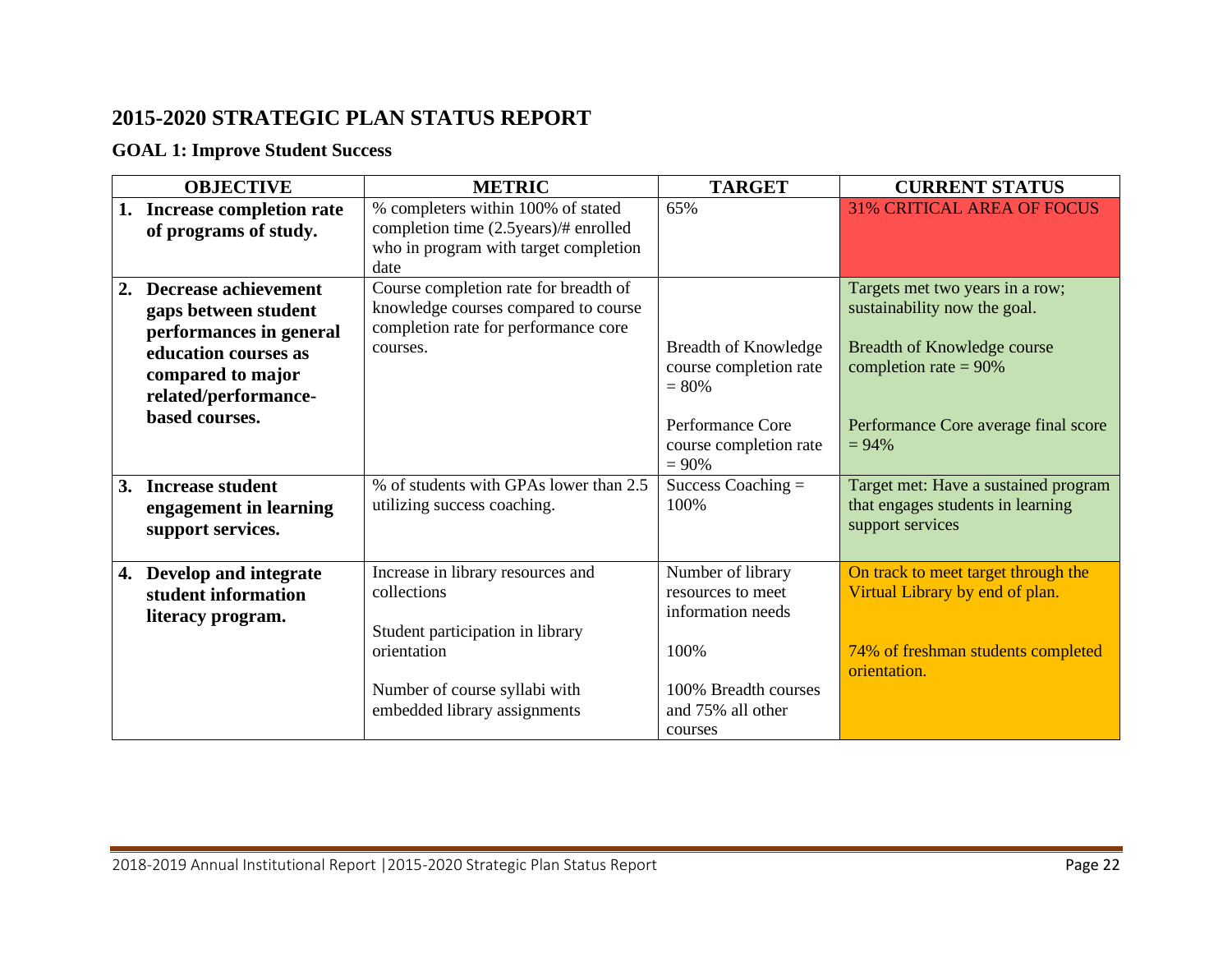## **ACTION ITEMS**

- 1. Implement collection and tracking of educational goal planning for students. (Student Services | Objective 1)
	- $\triangleright$  Student surveys regularly conducted upon arrival on campus for freshman students.
	- ➢ Dedicated office hours and increased outreach to students implemented 2018-2019.
	- $\geq 2019-2020$  plans to continue focused efforts on those students with one semester of courses remaining beyond the 100% completion time.
- 2. Implement academic advising procedures and services for students. (Administrative Services | Objective 1)
	- ➢ Completed and ongoing: Communication protocols between departments fully implemented in 18-19 academic year.
- 3. Establish defined tutoring services available to students to support persistence. (Student Services | Objective 1 & 2)
	- ➢ Completed and ongoing: Robust program was implemented in 2016-2017. Continuing efforts to fine-tune and strategically target tutorial needs.
- 4. Assess program sequencing and timelines with consideration to student's educational goals. (President | Objective 1)
	- $\triangleright$  Completed. Course scheduling and sequencing was adjusted in the prior three years. Comprehensive program review completed. The quality focus essay in the 2017 ISER provides details on this process and planning.
- 5. Assess course scheduling with feedback from faculty and students on course scheduling changes that became effective Fall 2015. (President | Objective 1)
	- $\triangleright$  Completed in Spring 2016. Adjustments made to August session and course sequencing.
- 6. Appoint Breadth of Knowledge department chair to lead cross-curricular development with all departments towards meeting breadth of knowledge learning outcomes. (Dean of Instruction | Objective 1 & 2)
	- ➢ Completed.
- 7. Assess outcomes with feedback from faculty and students on implementation of intensive style courses for breadth of knowledge courses. (Dean of Instruction | Objective 2)
	- ➢ Completed. Determined that intensive courses are not beneficial as it adds to the stress students feel and diminishes opportunities for deeper thought and subject exploration.
- 8. Develop and implement robust faculty orientation and mentoring program to fully integrate new, non-arts based faculty into the institutional culture and dynamics of arts-focused students. (Dean of Instruction | Objective 2)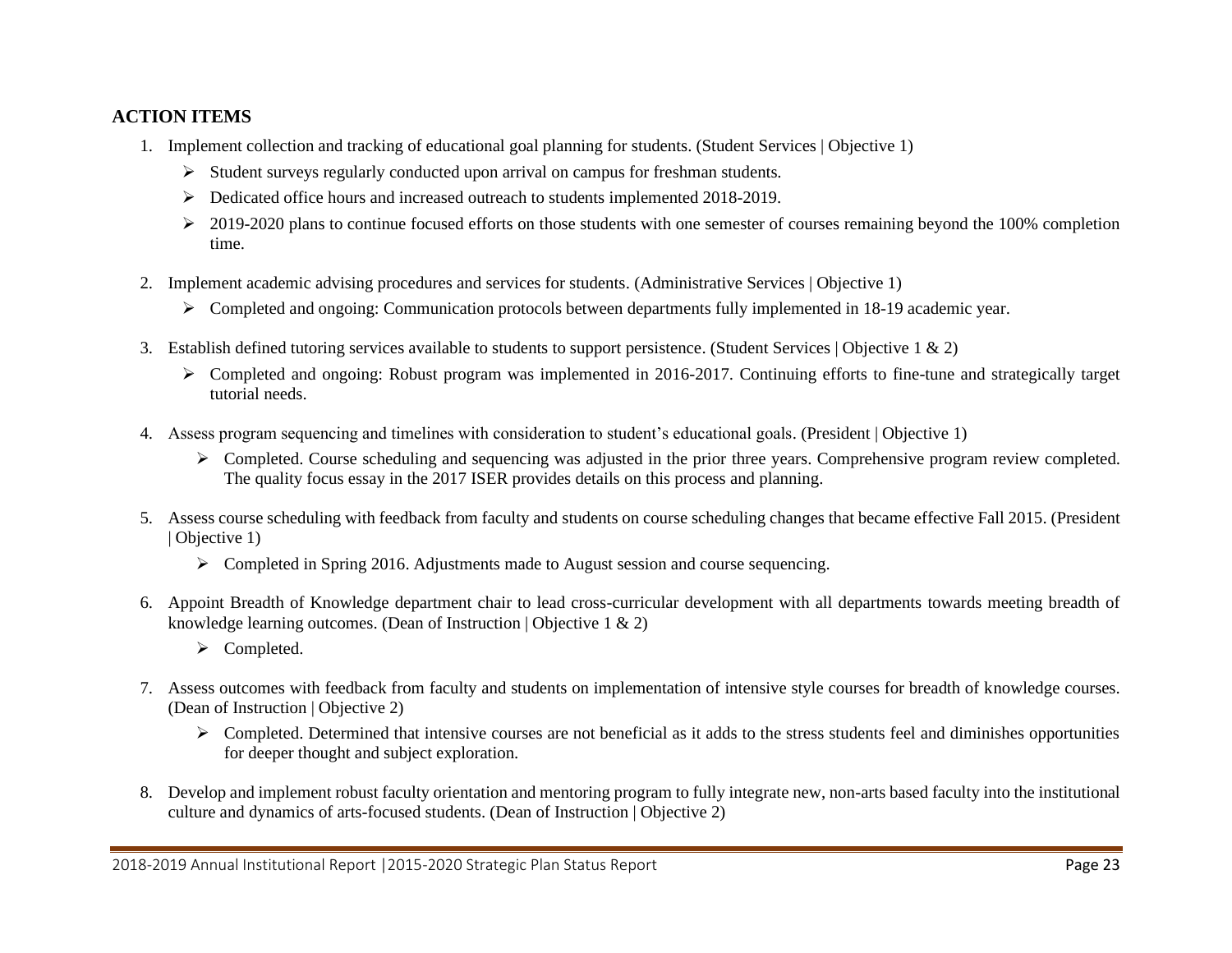- ➢ Completed and ongoing. Orientation process and checklist for faculty was devised and implemented in 2016-2017. Faculty survey was conducted in spring 2017, repeated in  $\frac{2019}{100}$ , and slated for delivery every 2 years subsequently.
- 9. Improve orientation activities for students to increase preparedness and awareness of support services. (Student Services | Objective 3)
	- ➢ Completed and ongoing. Orientation sessions have expanded and cover a range of areas in relation to student preparedness and awareness.
- 10. Strengthen collaboration between faculty and student services staff. (Student Services | Objective 3)
	- ➢ Completed and ongoing. Early alert systems and advising notification systems are in place and provides a bridge between faculty and student services personnel.
	- ➢ Mid semester full-faculty meetings continue to be a key element to collaboration.
- 11. Implement success coaching plan for freshman and sophomores. (Student Services | Objective 3)
	- ➢ Complete: sustainable program in place as we go forward.
- 12. Complete an information need analysis. (Library Services | Objective 4)
	- $\triangleright$  Completed and ongoing. Library has implemented a feedback process for faculty and students. Additional years of data need to be collected to provide baseline trends and indicators of success or improvements.
- 13. Develop a central curated library with resources to meet information needs. (Library Services | Objective 4)
	- $\triangleright$  In progress and ongoing.
- 14. Develop and deliver student library orientation. (Library Services | Objective 4)
	- $\triangleright$  Completed and ongoing with 74% freshman receiving library orientation in 2016-2017. Process of orientation is repeatable and thus sustainable.
- 15. Conduct GAP analysis of syllabi. (Library Services | Objective 4)
	- $\triangleright$  In progress and ongoing.
- 16. Aid faculty in embedding library-based assignments into syllabi and course planning. (Library Services | Objective 4)
	- $\triangleright$  In progress and ongoing.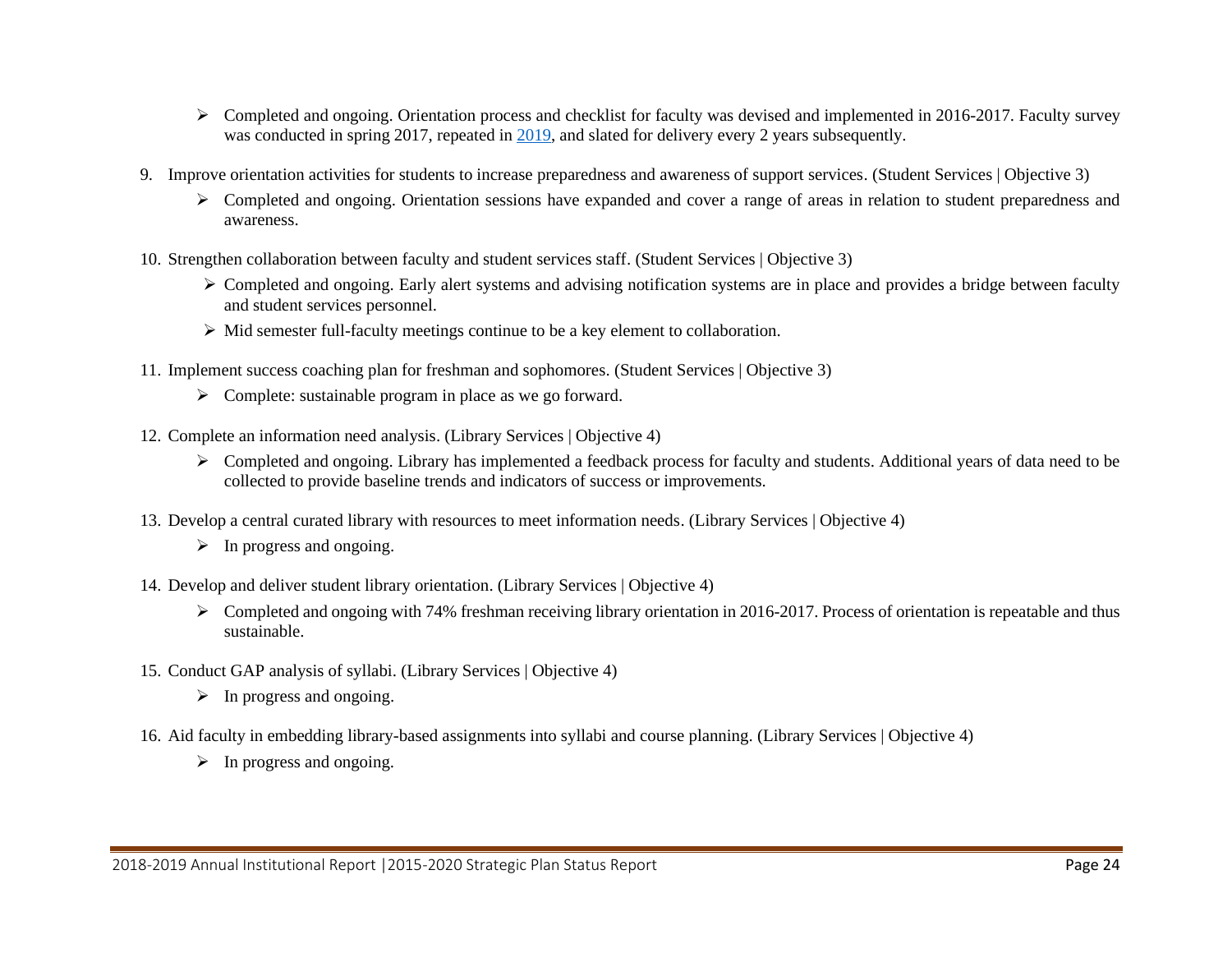**Goal 2: Increase Student Access**

|    | <b>OBJECTIVE</b>                                                  | <b>METRIC</b>                                   | <b>TARGET</b>                               | <b>CURRENT STATUS</b>                                                                                |
|----|-------------------------------------------------------------------|-------------------------------------------------|---------------------------------------------|------------------------------------------------------------------------------------------------------|
|    | <b>Admit foreign</b><br>students                                  | % of student body that are foreign students     | 15% of student body are<br>foreign students | Completed – SEVIS approval<br>received in January 2019.<br>9% of freshman class is<br>international. |
| 2. | <b>Increase scholarship</b>                                       | Dollar amount awarded to students               | \$300,000 annually                          | Falling off track with                                                                               |
|    | support available to<br>students.                                 | % of students receiving scholarship support     | 75%                                         | fluctuations in development<br>messaging and loss of prominent<br>scholarship donor.                 |
|    |                                                                   | <b>Average Award Amount</b>                     |                                             |                                                                                                      |
|    |                                                                   |                                                 | $$2,070(30\%)$                              |                                                                                                      |
| 3. | <b>Attain regional</b>                                            | <b>Eligibility Approval</b>                     | Spring 2016                                 | Completed – June 2016                                                                                |
|    | accreditation.                                                    | Candidacy Approval                              | <b>Fall 2017</b>                            | Completed – January, 2018                                                                            |
|    |                                                                   | Initial Accreditation                           | Spring 2020                                 | Completed $-$ January, 2018                                                                          |
| 4. | Offer a full range of<br>financial aid<br>assistance to students. | Participation in federal financial aid programs | Fall 2018                                   | Approval received April, 2019.<br>Fall 2019 implementation.                                          |

## **ACTION ITEMS**

- 1. Complete SEVIS application process to admit foreign students into AA Degree programs. (President | Objective 1)
	- ➢ After a year of not action or response, application is back under review. New evidence was submitted September 1st, 2017.
	- ➢ M-1 application was denied, however, granting of accreditation enabled the submission of an application for the F-1 program which is far better aligned and the most beneficial option for international students.
	- ➢ F-1 application was submitted in March 2018 and the site-visit occurred shortly thereafter. Now in a holding pattern of review that could be 9-12 months long.
	- ➢ Completed. Approval was received in January, 2019.
- 2. Review application and admissions process to accommodate international students. (Director of Admissions | Objective 1)
	- ➢ Completed. Dean of Administrative Services is ready to implement once SEVIS approval is achieved.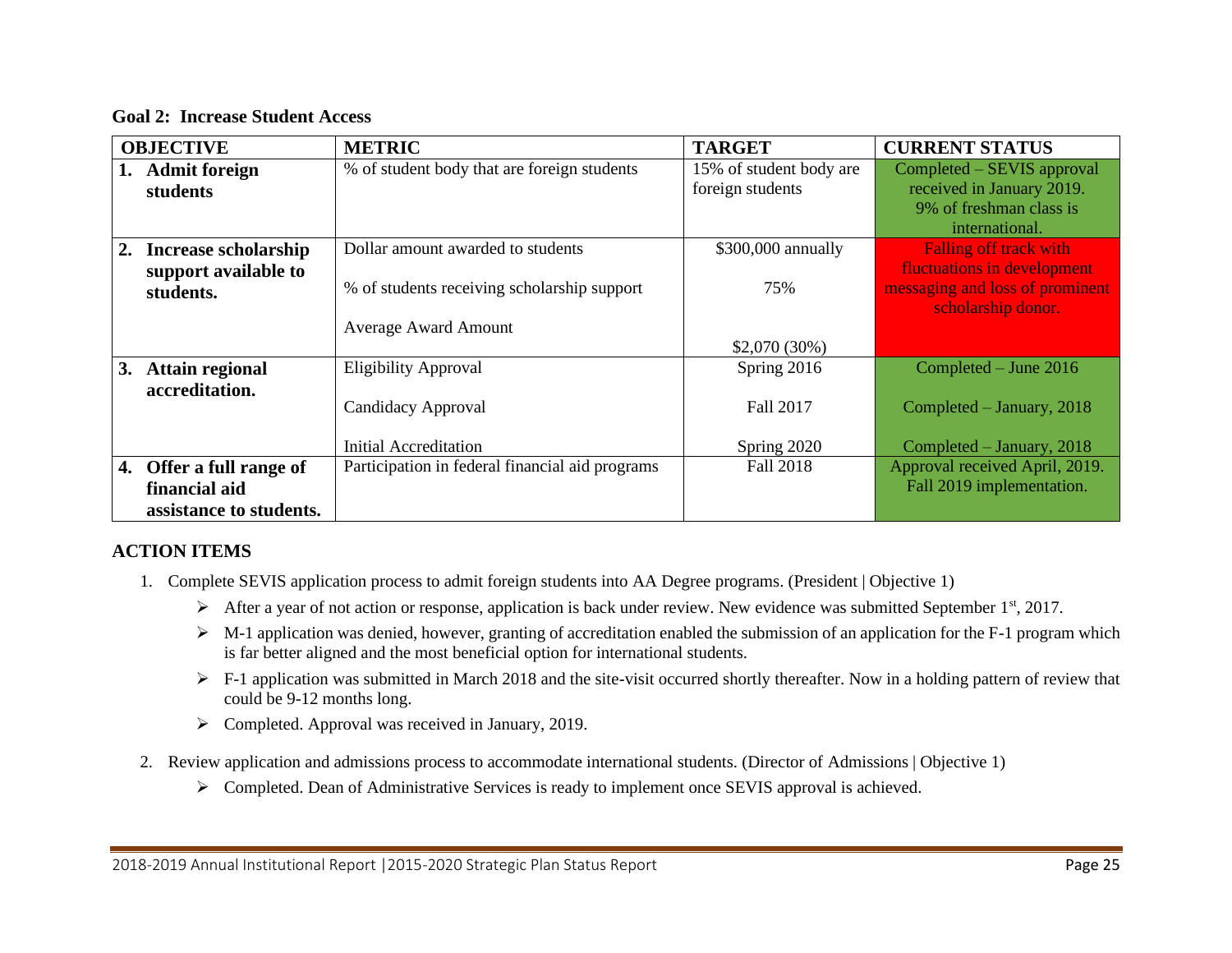- 3. Train admissions and recruitment staff on process and legalities of admitting international students. (President | Objective 1)
	- ➢ Partially completed. Lead staff have completed SEVIS training. Remaining staff will be trained once approval has been granted.
	- ➢ Completed.
- 4. Add part-time position to admissions staff to focus on international students. (Dean of Administrative Services | Objective 1)
	- ➢ Planned for 2019-2020 academic year staffing growth.
	- ➢ Revised with admissions restructure. Will be considered for 2020-2021.
- 5. Partner with The Foundation for The Young Americans to launch a staffed development department. (President | Objective
	- $\triangleright$  Full-time development director was hired and will begin July 1<sup>st</sup>, 2016. Position became open again in July, 2018 and was not filled until March, 2019.
- 6. Strengthen outreach and engagement activities for alumni. (President | Objective 2)
	- $\triangleright$  Linked to development plans for 2016-2017 year. President made intentional appearances at all alumni events.
- 7. Complete eligibility application with ACCJC/WASC. (President | Objective 3)
	- ➢ Application was completed and Eligibility Status was granted by the ACCJC commission at their June 2016 meeting.
- 8. Implement policies, procedures and actions identified during GAP analysis to bring operations in alignment with standards. (President | Objective 3)
	- ➢ Main area identified is in governance. Working with consultant and Board of Directors to clarify roles and expectations.
	- ➢ Policies to strengthen governance effectiveness were written and ready for implementation and review in 2018-2019.
	- ➢ Address site-team report recommendations for improvement.
- 9. Engage Board, department heads, faculty, and staff in self-study process. (President | Objective 3)
	- $\triangleright$  Spring eligibility workshop hosted by ACCJC was attended by 9 members of the organization, including two Board members and four faculty members.
	- ➢ Self-Study was completed and submitted in August 2017. Process engaged all named constituency groups in the process.
- 10. Research and develop plan for compliance of standards as a title IV institution. (Dean of Administrative Services | Objective
	- ➢ Completed. Dr. Andreea Serban provided guidance and FY 18 included budget allocations for a contracted specialist to craft and submit application in spring 2018, pending approval of candidacy application form ACCJC.
	- ➢ Implement master compliance chart and process tracking.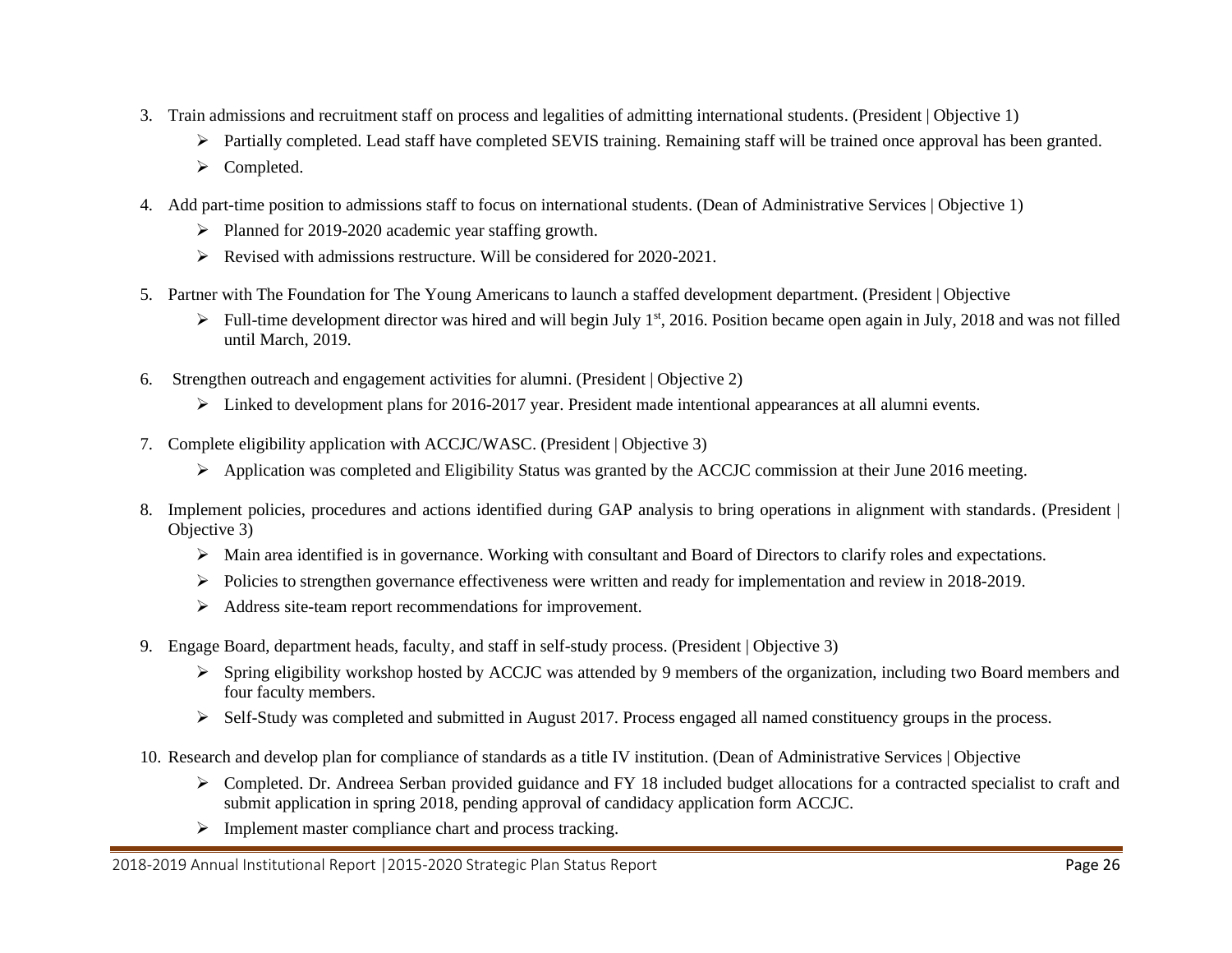- 11. Recruit experienced financial aid officer to launch financial aid office. (Dean of Administrative Services | Objective 4)
	- ➢ Completed. A third-party service provided has been contracted. The President and Dean of Administrative Services completed Title IV training and workshops as required by the Department of Education.

|                      | <b>OBJECTIVE</b>       | <b>METRIC</b>                                               | <b>TARGET</b>             | <b>CURRENT STATUS</b>                                                                      |
|----------------------|------------------------|-------------------------------------------------------------|---------------------------|--------------------------------------------------------------------------------------------|
|                      | 1. Systematic planning | Course level SLO reporting                                  | 100% of courses           | 73% of all courses.                                                                        |
|                      | reviews conducted by   | completed                                                   | reporting                 |                                                                                            |
|                      | all departments.       |                                                             |                           |                                                                                            |
|                      |                        | Satisfactory annual reports<br>submitted by all departments | 100% satisfactory         | 100% complete. All departments submitted<br>reports with acceptable levels of accuracy and |
|                      |                        |                                                             |                           | substance.                                                                                 |
|                      |                        | Documented meeting notes                                    |                           |                                                                                            |
|                      |                        | with action item tracking                                   | 100% of all meetings      | Notes for administrative team, department chair,                                           |
|                      |                        |                                                             | documented                | and core faculty meetings are 100% documented.                                             |
|                      |                        |                                                             |                           | Department faculty meetings are 75%                                                        |
|                      |                        |                                                             |                           | documented.                                                                                |
|                      |                        | Implementation of TK20                                      |                           |                                                                                            |
|                      |                        | tracking software                                           | Full implementation       | Implementation terminated at end of 2016-2017                                              |
|                      |                        |                                                             | with loop closing actions | due to unsatisfactory performance of software.                                             |
|                      |                        |                                                             | documented and            | Alternate plan addressed in budget prioritization                                          |
|                      |                        |                                                             | evidenced                 | planning.                                                                                  |
| 2.                   | Integrate student      | Documented process of                                       | 100% department           | Approved budget provides for department                                                    |
|                      | learning and service   | prioritizing resource requests                              | participation             | allocations that are aligned with current                                                  |
|                      | outcomes with          |                                                             |                           | department needs.                                                                          |
| resource allocation. |                        | Satisfaction of department                                  |                           |                                                                                            |
|                      |                        | heads, faculty and staff with                               | 90% satisfaction          | Data collection planned for 2019-2020 year-end                                             |
|                      |                        | allocation process                                          |                           | review.                                                                                    |

### **Goal 3: Implement Integrated Effective Planning**

## **ACTION ITEMS**

- 1. Review SLO mapping from course level through to institutional goals. Cross reference to ACCJC/WASC standards and strategic planning. (President | Objective 1)
	- ➢ Completed. The compilation of the Institutional Effectiveness Plan and the completion of the ISER address this action item.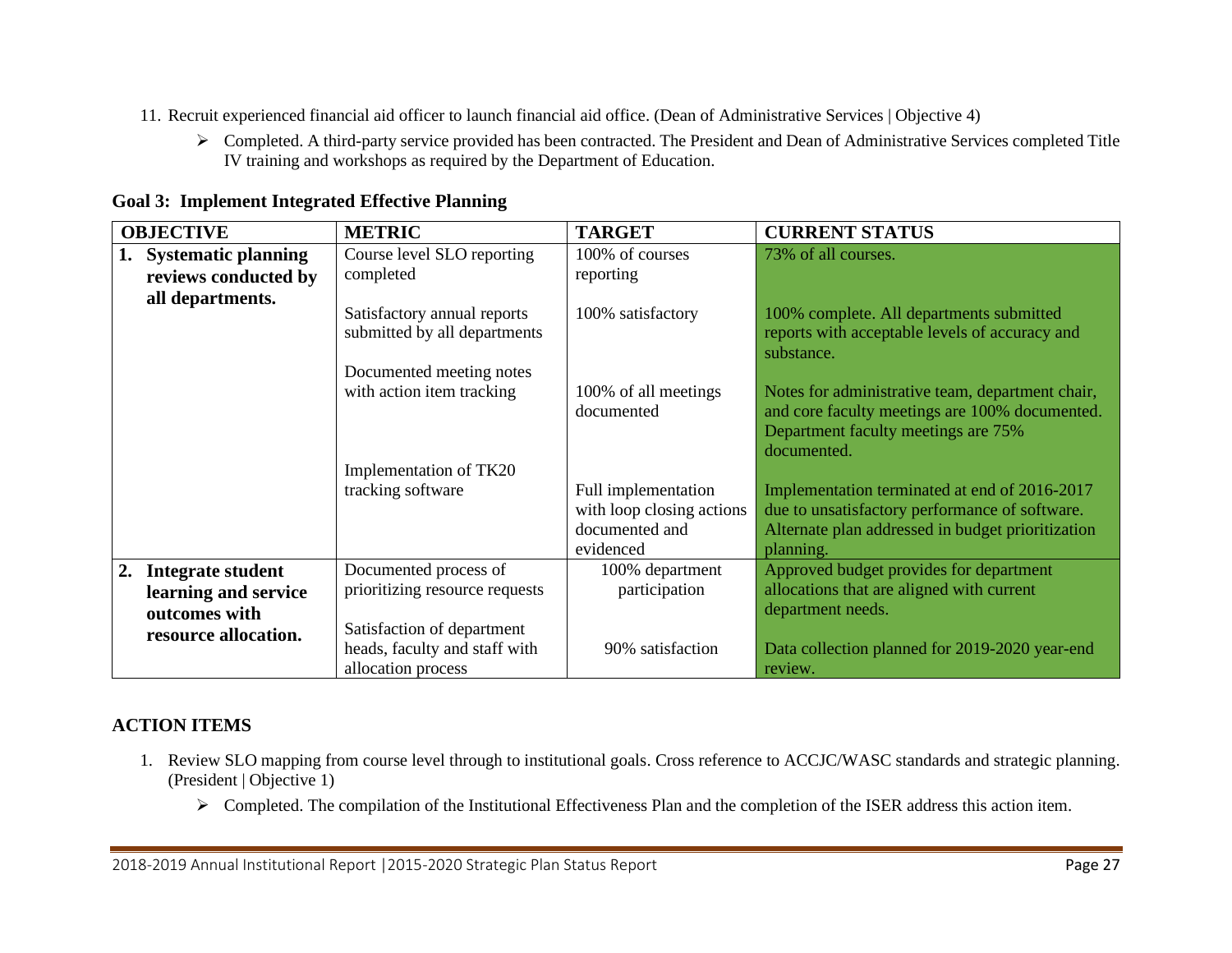- 2. Complete implementation of institutional effectiveness plan with assessments of yearly outcomes measured against baselines and historical trends. (President | Objective 1)
	- ➢ Completed. Plan outline and this report demonstrate planning and implementation.
- 3. Train faculty and staff on TK20. (Dean of Administrative Services | Objective 1)
	- ➢ Cancelled. New training to take place once replacement system is developed.
- 4. Assess data and feedback from parties through annual reports. (President | Objective 2)
	- ➢ Ongoing.
- 5. Implement system for soliciting feedback from faculty and staff relating to satisfaction of job functions, duties, and operational procedures of the institution. (President | Objective 2)
	- ➢ Completed. Faculty survey was developed and implemented in 2016-2017. Repeat process will be ongoing on a bi-annual basis.